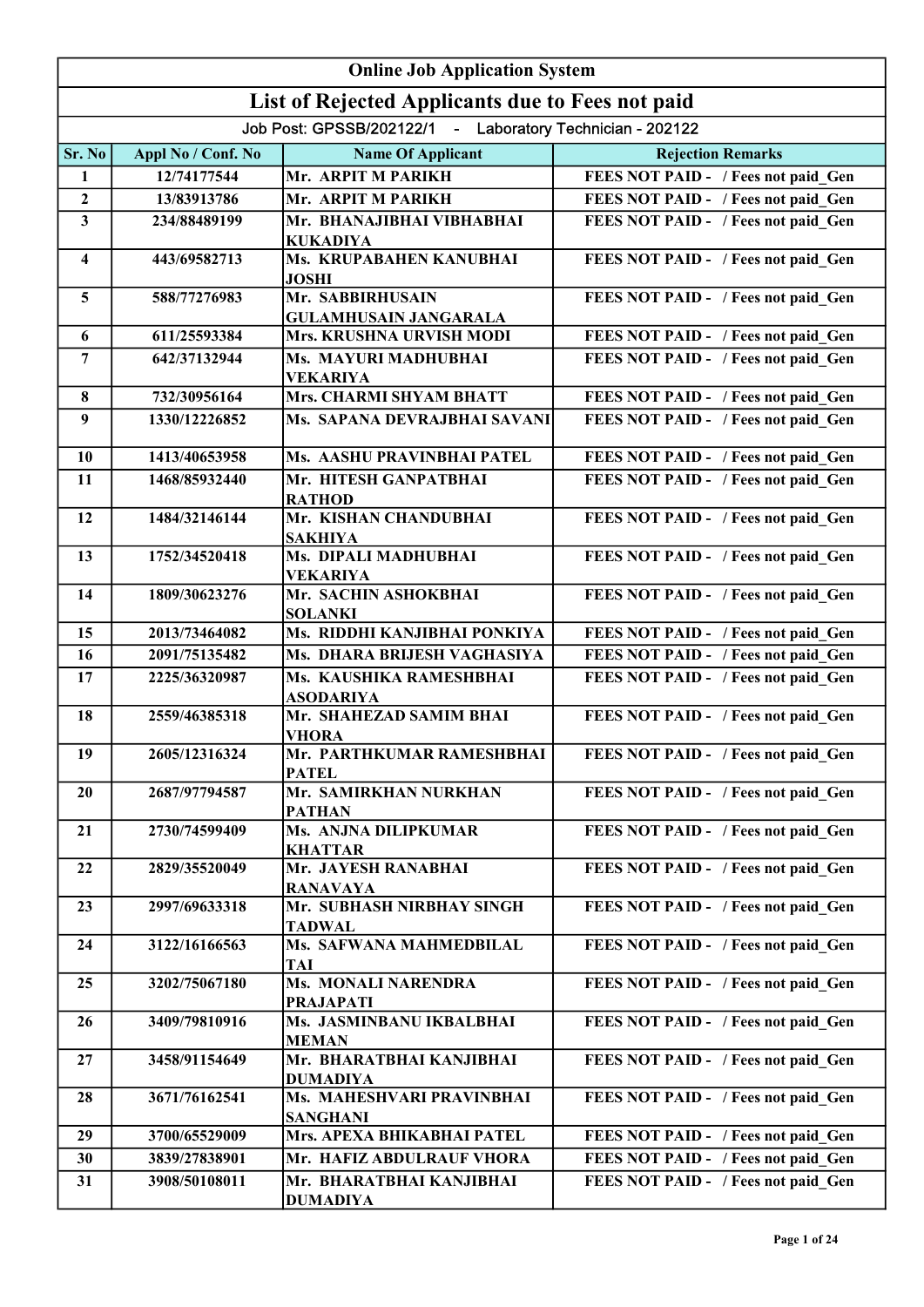|    | <b>Online Job Application System</b> |                                                           |                                     |  |
|----|--------------------------------------|-----------------------------------------------------------|-------------------------------------|--|
|    |                                      | List of Rejected Applicants due to Fees not paid          |                                     |  |
|    |                                      | Job Post: GPSSB/202122/1 - Laboratory Technician - 202122 |                                     |  |
| 32 | 3949/69093052                        | Mr. DIVYARAJSINH                                          | FEES NOT PAID - / Fees not paid Gen |  |
| 33 | 4075/25936552                        | PRAHLADSINH PARMAR<br>Mr. JAIMIN KAILAS BHAI SHAH         | FEES NOT PAID - / Fees not paid Gen |  |
| 34 | 4443/10910156                        | Ms. NIYOMABEN NAJIRBHAI                                   | FEES NOT PAID - / Fees not paid Gen |  |
|    |                                      | <b>VAHORA</b>                                             |                                     |  |
| 35 | 4451/50337644                        | Mrs. SHABNAM SOHIL SHAIKH                                 | FEES NOT PAID - / Fees not paid Gen |  |
| 36 | 4548/56044364                        | Ms. NEHA RAJDHAR CHAUDHARI                                | FEES NOT PAID - / Fees not paid Gen |  |
| 37 | 4594/65452939                        | Ms. MINABEN GOPALBHAI AIYAR                               | FEES NOT PAID - / Fees not paid Gen |  |
| 38 | 4830/78132258                        | Ms. VAIDEHI JAYESHKUMAR<br><b>RAJPUT</b>                  | FEES NOT PAID - / Fees not paid Gen |  |
| 39 | 5051/29308199                        | Ms. HIMANI JITENDRABHAI<br><b>PATEL</b>                   | FEES NOT PAID - / Fees not paid Gen |  |
| 40 | 5063/28455257                        | Ms. KRISHNA BABUBHAI PATEL                                | FEES NOT PAID - / Fees not paid Gen |  |
| 41 | 5251/25259277                        | Mr. ISHVARSINH VIKRAMSINH<br><b>SOLANKI</b>               | FEES NOT PAID - / Fees not paid Gen |  |
| 42 | 5402/47326153                        | Ms. KHUSHBU VAJUBHAI<br><b>SAVALIYA</b>                   | FEES NOT PAID - / Fees not paid Gen |  |
| 43 | 5456/50291669                        | Ms. HETAL TRIBHOVANBHAI<br><b>PADASHALA</b>               | FEES NOT PAID - / Fees not paid Gen |  |
| 44 | 5682/67716844                        | Ms. HIRAL MUKESHBHAI PATEL                                | FEES NOT PAID - / Fees not paid Gen |  |
| 45 | 5777/81255088                        | Mrs. SHIVANI SUNILKUMAR SONI                              | FEES NOT PAID - / Fees not paid Gen |  |
| 46 | 5835/31305350                        | Mr. BHARGAV TULASIBHAI<br><b>LATHIYA</b>                  | FEES NOT PAID - / Fees not paid Gen |  |
| 47 | 5916/65264500                        | Ms. KRISHNABEN HIMMATBHAI<br><b>KAVATHIYA</b>             | FEES NOT PAID - / Fees not paid_Gen |  |
| 48 | 6232/18607988                        | Ms. MAYURIBEN KANTIBHAI<br><b>MOLIYA</b>                  | FEES NOT PAID - / Fees not paid Gen |  |
| 49 | 6405/20550198                        | Ms. KRUPA RAJESHBHAI MODI                                 | FEES NOT PAID - / Fees not paid Gen |  |
| 50 | 6434/36428332                        | Ms. BHAVISHA BHARAT MORI                                  | FEES NOT PAID - / Fees not paid Gen |  |
| 51 | 6959/27857600                        | Mrs. HIMALI RAXIT VAISHNAV                                | FEES NOT PAID - / Fees not paid Gen |  |
| 52 | 6969/63816703                        | Mrs. PRIYANKABEN RAJESHBHAI<br><b>PATEL</b>               | FEES NOT PAID - / Fees not paid Gen |  |
| 53 | 7113/71635808                        | Ms. MONIKABEN<br><b>MOHABBATSINH RAJPUT</b>               | FEES NOT PAID - / Fees not paid Gen |  |
| 54 | 7204/65624693                        | Mr. YASHKUMAR<br><b>BALKRUSHNABHAI VADODARIYA</b>         | FEES NOT PAID - / Fees not paid Gen |  |
| 55 | 7435/97050236                        | Mr. PARTHKUMAR BHARATBHAI<br><b>PATEL</b>                 | FEES NOT PAID - / Fees not paid Gen |  |
| 56 | 7442/48699117                        | Ms. URJA SATISHBHAI SONVANE                               | FEES NOT PAID - / Fees not paid Gen |  |
| 57 | 7500/96375717                        | Mrs. PAYALBEN JAIMINKUMAR<br><b>PATEL</b>                 | FEES NOT PAID - / Fees not paid Gen |  |
| 58 | 7634/59065518                        | Ms. MANJUBEN MADHABHAI<br><b>CHAUDHARI</b>                | FEES NOT PAID - / Fees not paid Gen |  |
| 59 | 7664/27666047                        | Ms. PINAL HARESHBHAI PANARA                               | FEES NOT PAID - / Fees not paid Gen |  |
| 60 | 7764/77606949                        | Mrs. UZMABANU SHAHBAZ<br><b>PATHAN</b>                    | FEES NOT PAID - / Fees not paid Gen |  |
| 61 | 8026/55087220                        | Mr. MAHAMMADSAMIR<br>MAHAMMADRAFIK SANCHORA               | FEES NOT PAID - / Fees not paid Gen |  |
| 62 | 8411/24385813                        | Ms. DHRUVISHA HIMATBHAI<br><b>KOTADIYA</b>                | FEES NOT PAID - / Fees not paid Gen |  |
| 63 | 9067/85906255                        | Ms. RESHMA KESHUBHAI<br><b>SAVALIYA</b>                   | FEES NOT PAID - / Fees not paid_Gen |  |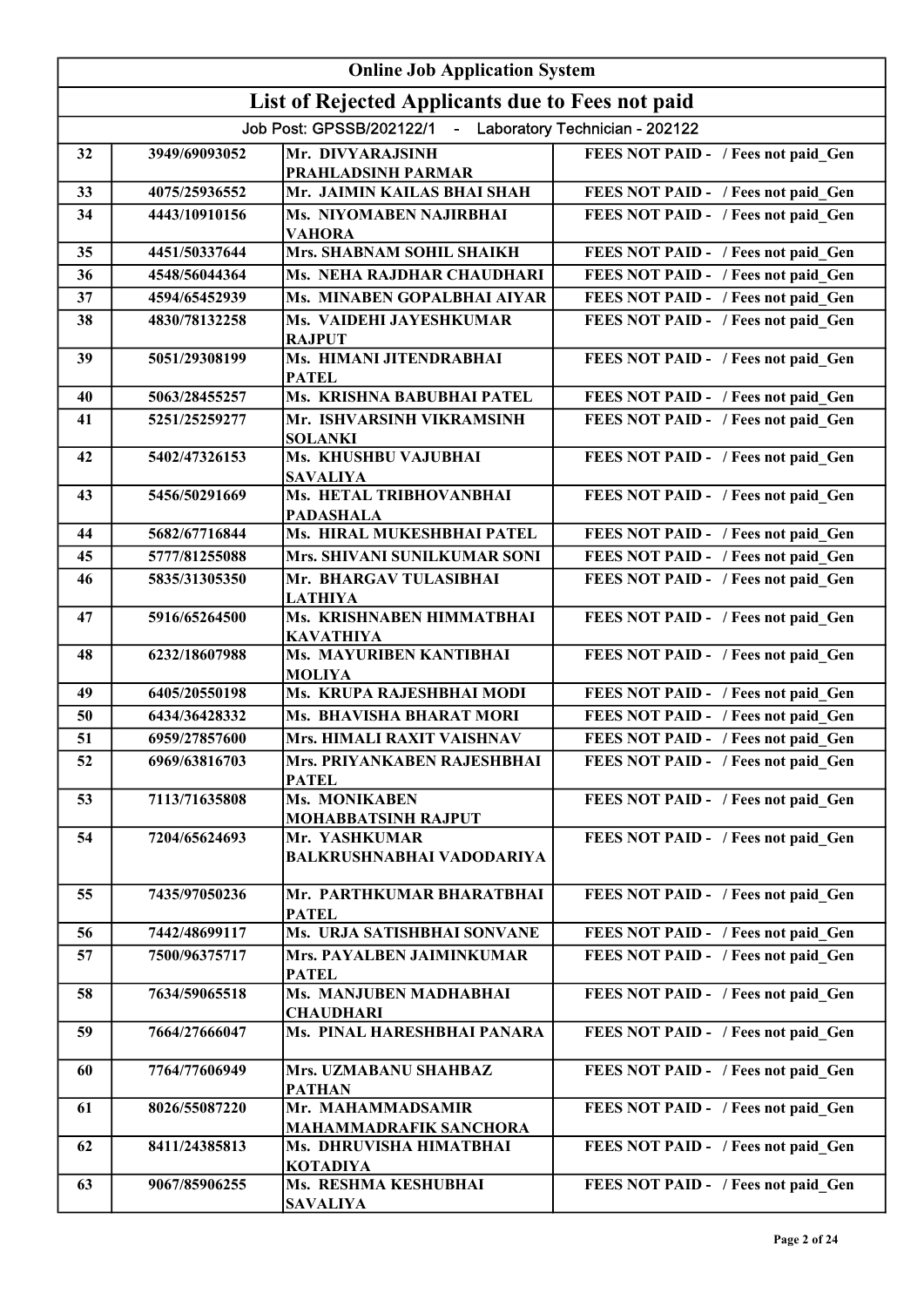|    |                | <b>Online Job Application System</b>                      |                                     |
|----|----------------|-----------------------------------------------------------|-------------------------------------|
|    |                | List of Rejected Applicants due to Fees not paid          |                                     |
|    |                | Job Post: GPSSB/202122/1 - Laboratory Technician - 202122 |                                     |
| 64 | 9183/74654599  | Mr. MINKANDMIYAN<br><b>MAKSUDMIYAN MALEK</b>              | FEES NOT PAID - / Fees not paid Gen |
| 65 | 9206/25782325  | Mr. SURYADEVSINH UDESINH<br><b>MAKWANA</b>                | FEES NOT PAID - / Fees not paid_Gen |
| 66 | 9339/61278748  | Mrs. YOGESHRI<br><b>GHANSHYAMBHAI KUMBHAR</b>             | FEES NOT PAID - / Fees not paid_Gen |
| 67 | 9521/58854229  | Ms. JINAL BHAVIKBHAI SHAH                                 | FEES NOT PAID - / Fees not paid Gen |
| 68 | 9753/58060110  | Mrs. GIRISHA RAMESHBHAI<br><b>VAISHNAV</b>                | FEES NOT PAID - / Fees not paid Gen |
| 69 | 10120/64829712 | <b>Ms. JANVIBEN DEVESHKUMAR</b><br><b>SONI</b>            | FEES NOT PAID - / Fees not paid Gen |
| 70 | 10170/27103834 | Mr. HARSHKUMAR DINESHBHAI<br><b>BHIMANI</b>               | FEES NOT PAID - / Fees not paid Gen |
| 71 | 10184/52483322 | Mr. PRATIKKUMAR SALILKUMAR<br><b>SUTHAR</b>               | FEES NOT PAID - / Fees not paid Gen |
| 72 | 10342/38361355 | <b>Mrs. NEHAL HIRENKUMAR</b><br><b>SHELADIYA</b>          | FEES NOT PAID - / Fees not paid Gen |
| 73 | 10394/66878987 | Mr. MINKANDMIYAN<br><b>MAKSUDMIYAN MALEK</b>              | FEES NOT PAID - / Fees not paid Gen |
| 74 | 10668/65540265 | Mr. SOHILBHAI SALIMBHAI<br><b>LUHAR</b>                   | FEES NOT PAID - / Fees not paid Gen |
| 75 | 10891/29476023 | Ms. AVANIKA JAYDEEPBHAI<br><b>HIRAPARA</b>                | FEES NOT PAID - / Fees not paid Gen |
| 76 | 10892/40019818 | Ms. RAXITABEN KISHORBHAI<br><b>KARKAR</b>                 | FEES NOT PAID - / Fees not paid Gen |
| 77 | 11009/44104030 | Ms. TASLIM MUSTAKBHAI<br><b>BHAGAT</b>                    | FEES NOT PAID - / Fees not paid_Gen |
| 78 | 11093/11972687 | <b>Ms. SHREYABEN</b><br><b>JITENDRAKUMAR PATEL</b>        | FEES NOT PAID - / Fees not paid_Gen |
| 79 | 11303/83199268 | Ms. PRIYA NALINBHAI ODEDRA                                | FEES NOT PAID - / Fees not paid Gen |
| 80 | 11314/53548910 | Mrs. PRIYABEN ATULKUMAR<br><b>PATEL</b>                   | FEES NOT PAID - / Fees not paid Gen |
| 81 | 11333/61950611 | Ms. RACHANA PRAVINBHAI<br><b>BHAGIYA</b>                  | FEES NOT PAID - / Fees not paid Gen |
| 82 | 11474/34280566 | Ms. DHRUTIKA JAYESHBHAI<br><b>BHESANIYA</b>               | FEES NOT PAID - / Fees not paid Gen |
| 83 | 11519/71969198 | Ms. DHRUTI SATISHBHAI<br><b>SOJITRA</b>                   | FEES NOT PAID - / Fees not paid Gen |
| 84 | 11568/73066469 | Mr. DIVYESH JAMAN BHAI<br><b>DOBARIYA</b>                 | FEES NOT PAID - / Fees not paid Gen |
| 85 | 11577/25944459 | Ms. RADHIKABAHEN<br>RAMESHBHAI PATEL                      | FEES NOT PAID - / Fees not paid Gen |
| 86 | 11912/40715625 | Mr. DIVYANGKUMAR<br>RAJESHBHAI PATEL                      | FEES NOT PAID - / Fees not paid Gen |
| 87 | 11931/30493416 | Ms. JINITA KIRITBHAI PATEL                                | FEES NOT PAID - / Fees not paid Gen |
| 88 | 11967/21469714 | Mr. LAXIT PRATYUSH BHAI VORA                              | FEES NOT PAID - / Fees not paid Gen |
| 89 | 12075/73201630 | Ms. JINAL PRAVINBHAI<br><b>LIMBASIA</b>                   | FEES NOT PAID - / Fees not paid Gen |
| 90 | 12613/59987227 | Ms. BHUMIKABEN HITESHBHAI<br><b>CHANDAPARA</b>            | FEES NOT PAID - / Fees not paid Gen |
| 91 | 12628/56931126 | Ms. JANHAVI RAJESHBHAI<br><b>RAIYANI</b>                  | FEES NOT PAID - / Fees not paid Gen |
| 92 | 13112/22133094 | Ms. NISHABEN RAMESHBHAI<br><b>GHUMALIYA</b>               | FEES NOT PAID - / Fees not paid Gen |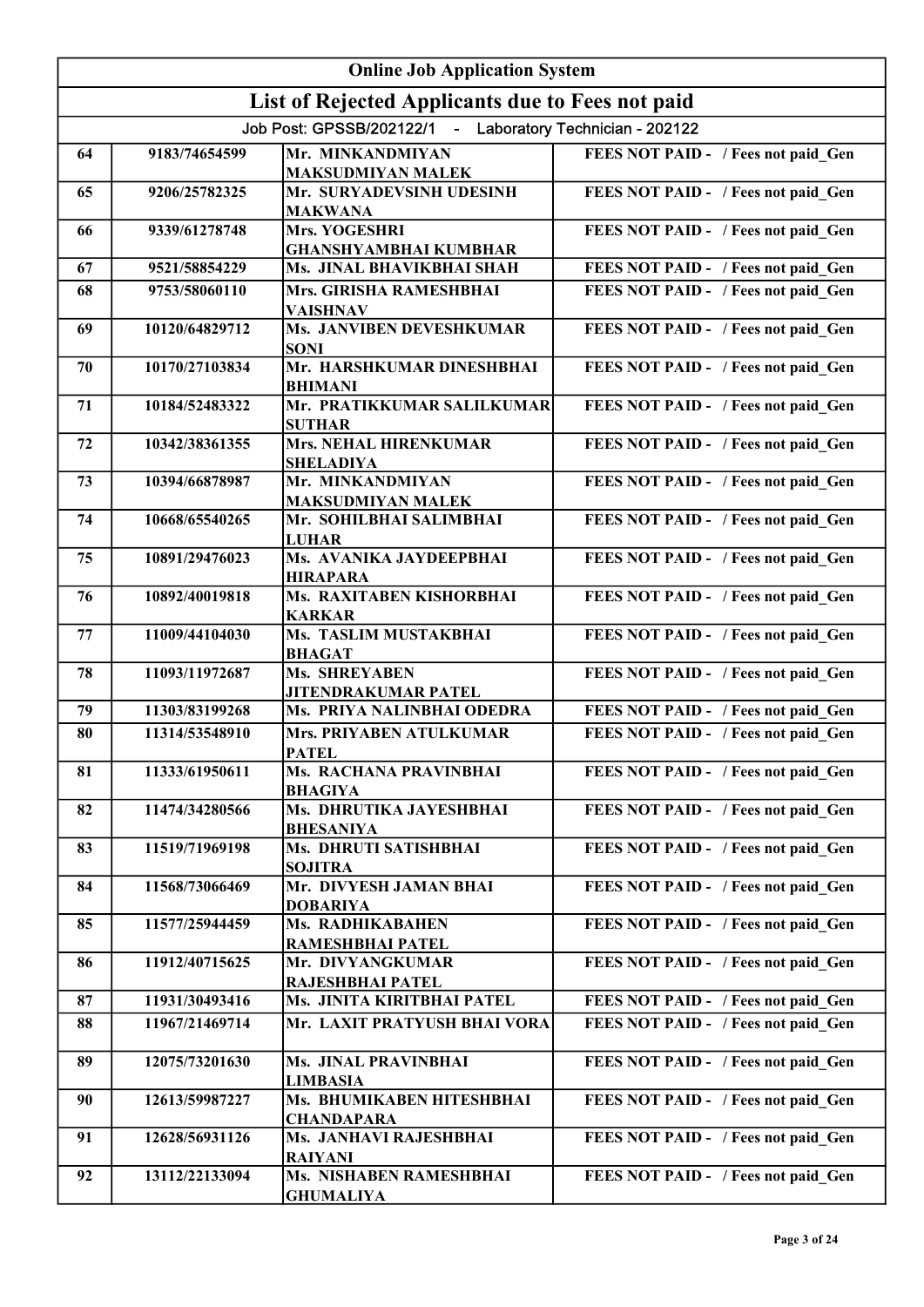|     | <b>Online Job Application System</b> |                                                           |                                     |  |
|-----|--------------------------------------|-----------------------------------------------------------|-------------------------------------|--|
|     |                                      | List of Rejected Applicants due to Fees not paid          |                                     |  |
|     |                                      | Job Post: GPSSB/202122/1 - Laboratory Technician - 202122 |                                     |  |
| 93  | 13118/53270544                       | Ms. PRATIBHA GHANSHYAMBHAI<br><b>BHADANI</b>              | FEES NOT PAID - / Fees not paid Gen |  |
| 94  | 13327/53265335                       | Ms. MITAL TRIBHOVANBHAI<br><b>KAVAR</b>                   | FEES NOT PAID - / Fees not paid_Gen |  |
| 95  | 13348/95316373                       | Ms. MONIKA RAJUBHAI<br><b>DETHALIYA</b>                   | FEES NOT PAID - / Fees not paid_Gen |  |
| 96  | 13384/60472302                       | Mr. DARSHAN RAIJIBHAI<br><b>PADHIYAR</b>                  | FEES NOT PAID - / Fees not paid_Gen |  |
| 97  | 13457/22140274                       | Mr. BHANAJIBHAI VIBHABHAI<br><b>KUKADIYA</b>              | FEES NOT PAID - / Fees not paid_Gen |  |
| 98  | 13778/63988680                       | Ms. DHVANIBEN VIJAYBHAI<br><b>PATEL</b>                   | FEES NOT PAID - / Fees not paid_Gen |  |
| 99  | 13975/92762025                       | Ms. TABASSUM MERAJ AHMAD<br><b>FATMA</b>                  | FEES NOT PAID - / Fees not paid Gen |  |
| 100 | 14023/99602671                       | <b>Ms. VANDANBEN HITESHBHAI</b><br><b>HALVADIYA</b>       | FEES NOT PAID - / Fees not paid_Gen |  |
| 101 | 14284/58365111                       | Ms. RINKAL CHAMANBHAI<br><b>JADAV</b>                     | FEES NOT PAID - / Fees not paid Gen |  |
| 102 | 14300/39541387                       | Mr. KISANSINH YOGENDRASINH<br><b>CHAUHAN</b>              | FEES NOT PAID - / Fees not paid Gen |  |
| 103 | 14330/74214973                       | Dr. DARSHANA KISHORBHAI<br><b>PANDYA</b>                  | FEES NOT PAID - / Fees not paid Gen |  |
| 104 | 14588/31562173                       | Ms. NEHA RAJDHAR CHAUDHARI                                | FEES NOT PAID - / Fees not paid Gen |  |
| 105 | 14754/32265440                       | Mr. HUSAINMAHAMMAD<br>MAHAMMADALI AGALODIYA               | FEES NOT PAID - / Fees not paid Gen |  |
| 106 | 14767/15864759                       | Dr. POOJA DAMJIBHAI<br><b>SONAGARA</b>                    | FEES NOT PAID - / Fees not paid_Gen |  |
| 107 | 15200/48531870                       | Ms. ARPITABEN JAYESHBHAI<br><b>PATEL</b>                  | FEES NOT PAID - / Fees not paid_Gen |  |
| 108 | 15266/53563878                       | Mr. BIRJU VISHNUKUMAR PATEL                               | FEES NOT PAID - / Fees not paid_Gen |  |
| 109 | 15485/99994026                       | Mrs. SNEHA MAHENDRAKUMAR<br>SHAH                          | FEES NOT PAID - / Fees not paid Gen |  |
| 110 | 15503/50784524                       | Ms. ANJALI ASHOKBHAI<br><b>BAGASARIYA</b>                 | FEES NOT PAID - / Fees not paid Gen |  |
| 111 | 15549/35539619                       | Ms. DEVINABEN DINESHBHAI<br><b>PATEL</b>                  | FEES NOT PAID - / Fees not paid Gen |  |
| 112 | 15766/38423085                       | Mr. DARSHAN VINODBHAI<br><b>KORAT</b>                     | FEES NOT PAID - / Fees not paid Gen |  |
| 113 | 15969/11282870                       | Ms. JAYSHREE MULJIBHAI<br><b>AKBARI</b>                   | FEES NOT PAID - / Fees not paid_Gen |  |
| 114 | 16182/44553749                       | Ms. MANSI SHODHANKUMAR<br><b>PATEL</b>                    | FEES NOT PAID - / Fees not paid Gen |  |
| 115 | 16219/35945697                       | Ms. PINAL HARESHBHAI PANARA                               | FEES NOT PAID - / Fees not paid_Gen |  |
| 116 | 16456/40323080                       | Ms. KEYA KIRTIKUMAR<br><b>UPADHYAY</b>                    | FEES NOT PAID - / Fees not paid Gen |  |
| 117 | 16696/44770493                       | <b>Mrs. SHRUTI BHARGAV</b><br><b>SIDHDHAPURIA</b>         | FEES NOT PAID - / Fees not paid Gen |  |
| 118 | 16908/26367877                       | Mr. SANKETKUMAR KIRITBHAI<br><b>VYAS</b>                  | FEES NOT PAID - / Fees not paid_Gen |  |
| 119 | 17197/73101177                       | Ms. ANKITABEN RAJESHBHAI<br><b>MAKWAN</b>                 | FEES NOT PAID - / Fees not paid_Gen |  |
| 120 | 17228/91935568                       | Mr. HITESHBHAI CHANDUBHAI<br><b>PARMAR</b>                | FEES NOT PAID - / Fees not paid_Gen |  |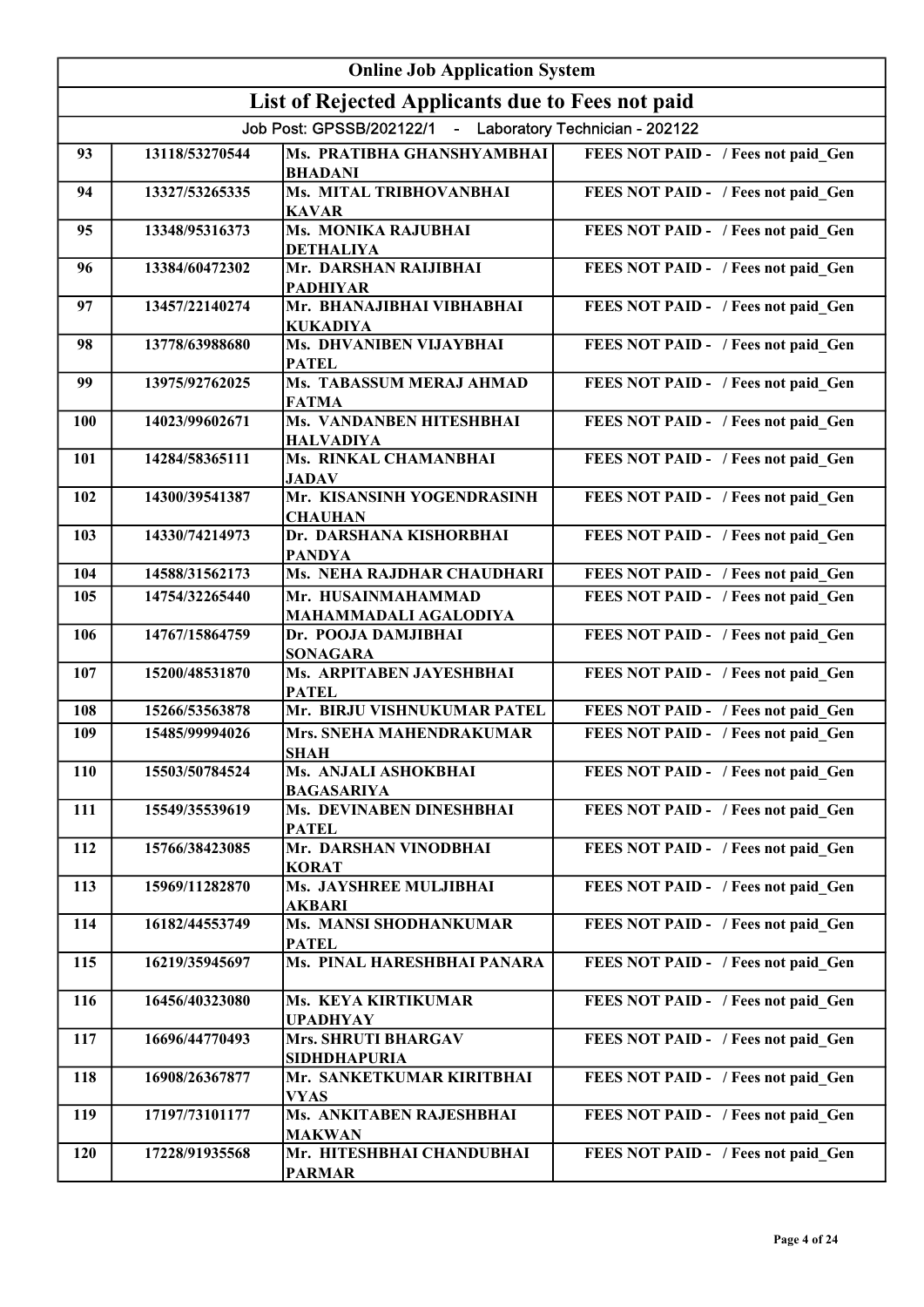|     | <b>Online Job Application System</b> |                                                           |                                     |  |
|-----|--------------------------------------|-----------------------------------------------------------|-------------------------------------|--|
|     |                                      | List of Rejected Applicants due to Fees not paid          |                                     |  |
|     |                                      | Job Post: GPSSB/202122/1 - Laboratory Technician - 202122 |                                     |  |
| 121 | 17261/85359612                       | Mr. NAVIN RAVINDRA BHAI<br><b>MISTRY</b>                  | FEES NOT PAID - / Fees not paid Gen |  |
| 122 | 17762/48625935                       | Mrs. SMITA KARANKUMAR PATEL                               | FEES NOT PAID - / Fees not paid_Gen |  |
| 123 | 17769/18558713                       | Mr. SAGARKUMAR KIRTANBHAI<br><b>PATEL</b>                 | FEES NOT PAID - / Fees not paid_Gen |  |
| 124 | 17778/84440461                       | Mr. KRUNAL MANUBHAI PATEL                                 | FEES NOT PAID - / Fees not paid Gen |  |
| 125 | 17866/28991948                       | Ms. RUTU BHARATBHAI<br><b>KORADIYA</b>                    | FEES NOT PAID - / Fees not paid Gen |  |
| 126 | 17920/74523116                       | Mr. SAKIRHUSHEN ABBASBHAI<br><b>MALEK</b>                 | FEES NOT PAID - / Fees not paid Gen |  |
| 127 | 17966/81103344                       | Mr. VIPUL MANGALBHAI<br><b>PRAJAPATI</b>                  | FEES NOT PAID - / Fees not paid Gen |  |
| 128 | 18084/18855716                       | Mrs. NIDHIBEN VIJESHBHAI<br><b>PANDYA</b>                 | FEES NOT PAID - / Fees not paid Gen |  |
| 129 | 18236/25305151                       | Ms. VANDANBEN HITESHBHAI<br><b>HALVADIYA</b>              | FEES NOT PAID - / Fees not paid Gen |  |
| 130 | 18389/41190010                       | <b>Ms. DEVINABEN DINESHBHAI</b><br><b>PATEL</b>           | FEES NOT PAID - / Fees not paid Gen |  |
| 131 | 18444/55829982                       | <b>Mrs. SAPNA BHAVIN PATEL</b>                            | FEES NOT PAID - / Fees not paid Gen |  |
| 132 | 18592/24810237                       | Ms. JYOTIKABEN PRAVINBHAI<br><b>SOLANKI</b>               | FEES NOT PAID - / Fees not paid Gen |  |
| 133 | 18594/28092422                       | Mrs. ANUPAMA BARUN SINGHA                                 | FEES NOT PAID - / Fees not paid_Gen |  |
| 134 | 18730/69075213                       | Ms. SHRADDHA ARAVINDBHAI<br><b>SAVALIYA</b>               | FEES NOT PAID - / Fees not paid Gen |  |
| 135 | 18763/69392018                       | Ms. VANDANABEN HITESHBHAI<br><b>HALVADIYA</b>             | FEES NOT PAID - / Fees not paid_Gen |  |
| 136 | 18786/89841284                       | Mr. HITESHKUMAR<br><b>JAYANTIBHAI DABHI</b>               | FEES NOT PAID - / Fees not paid_Gen |  |
| 137 | 18864/26940203                       | Mr. AXAYKUMAR NAVANITBHAI<br><b>DOBARIYA</b>              | FEES NOT PAID - / Fees not paid Gen |  |
| 138 | 19076/47766992                       | Ms. FORAMBEN AJAYBHAI<br><b>VEKARIYA</b>                  | FEES NOT PAID - / Fees not paid Gen |  |
| 139 | 19254/77285147                       | Mr. VAIBHAV KANUBHAI PATEL                                | FEES NOT PAID - / Fees not paid Gen |  |
| 140 | 19350/16881530                       | Mr. HARSHIT PRAVINBHAI<br><b>SHIROYA</b>                  | FEES NOT PAID - / Fees not paid Gen |  |
| 141 | 19500/84741473                       | Mrs. DHVANIBEN VIJAYBHAI<br><b>PATEL</b>                  | FEES NOT PAID - / Fees not paid Gen |  |
| 142 | 19667/26917481                       | Mrs. SHREYA PARTH PATEL                                   | FEES NOT PAID - / Fees not paid Gen |  |
| 143 | 19836/16628622                       | Ms. SUNEHRA SIDDIQUEBHAI<br><b>PAREKH</b>                 | FEES NOT PAID - / Fees not paid Gen |  |
| 144 | 20104/87452143                       | Ms. MAYABEN ABHIRAJ RATHOD                                | FEES NOT PAID - / Fees not paid_Gen |  |
| 145 | 20172/28861433                       | <b>Mrs. NITABEN HANSRAJ</b><br>DHAMSANIYA                 | FEES NOT PAID - / Fees not paid Gen |  |
| 146 | 20195/28909085                       | Ms. DISHARGIBEN<br>ALKESHKUMAR PANDYA                     | FEES NOT PAID - / Fees not paid Gen |  |
| 147 | 20253/46863162                       | Mr. ANKITKUMAR JITUBHAI<br><b>PATEL</b>                   | FEES NOT PAID - / Fees not paid Gen |  |
| 148 | 20429/91432761                       | <b>Mrs. PINKAL PRIYANK PATEL</b>                          | FEES NOT PAID - / Fees not paid Gen |  |
| 149 | 20586/11383085                       | Ms. NAMRATABEN JADAVBHAI<br><b>KOTHIYA</b>                | FEES NOT PAID - / Fees not paid Gen |  |
| 150 | 20729/62791314                       | Mr. NAKULKUMAR MUKESHBHAI<br><b>SURANI</b>                | FEES NOT PAID - / Fees not paid_Gen |  |
| 151 | 20740/71244388                       | Mr. RIYAJUDIN ALAVADIBHAI<br><b>KADIVAR</b>               | FEES NOT PAID - / Fees not paid Gen |  |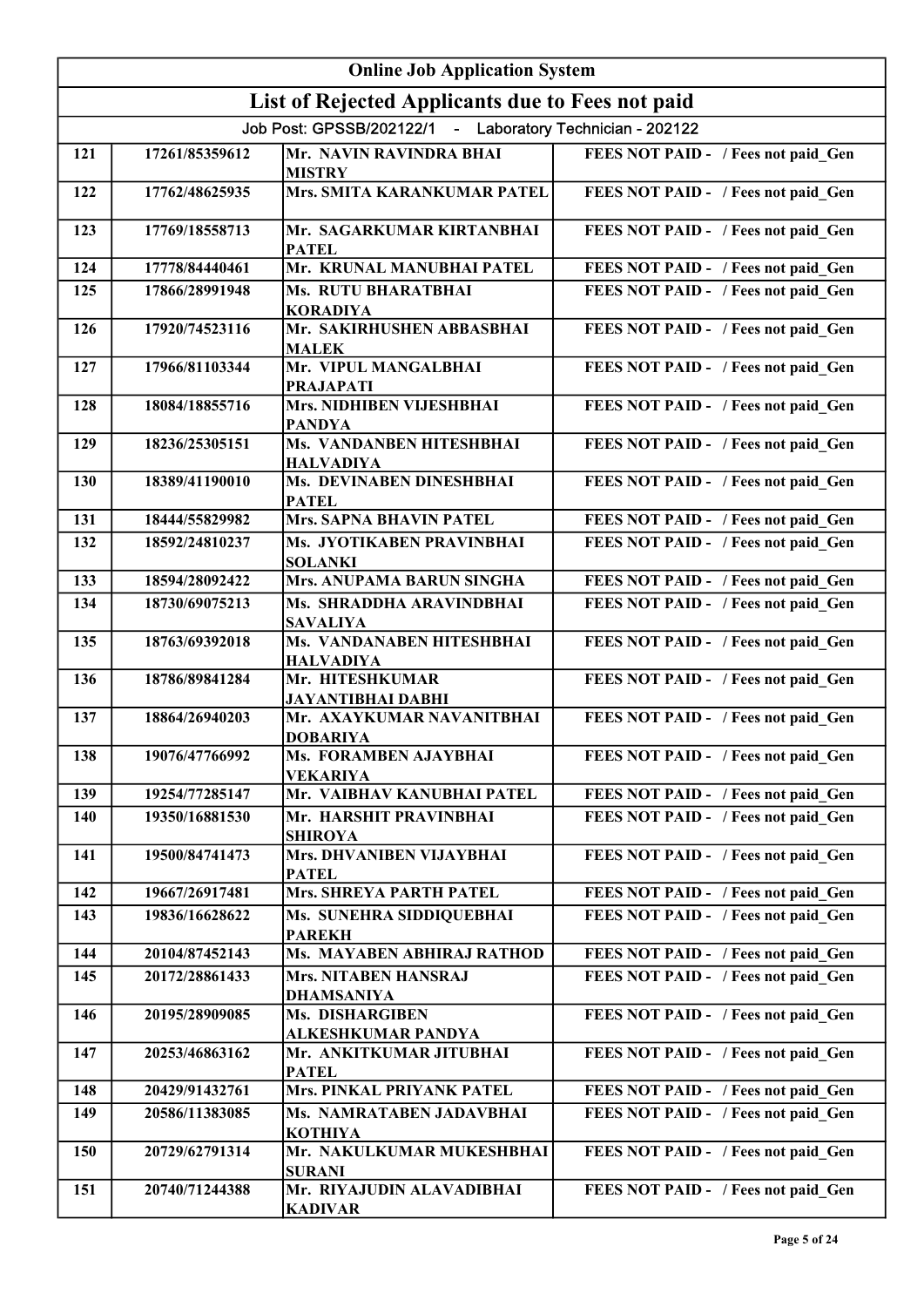| <b>Online Job Application System</b> |                |                                                           |                                     |
|--------------------------------------|----------------|-----------------------------------------------------------|-------------------------------------|
|                                      |                | List of Rejected Applicants due to Fees not paid          |                                     |
|                                      |                | Job Post: GPSSB/202122/1 - Laboratory Technician - 202122 |                                     |
| 152                                  | 20805/37494772 | Mr. HARSH ASHOK BHAI<br><b>RACHHADIYA</b>                 | FEES NOT PAID - / Fees not paid Gen |
| 153                                  | 20836/36397112 | Ms. PRIYANKABEN PRATAPBHAI<br><b>PATELIYA</b>             | FEES NOT PAID - / Fees not paid_Gen |
| 154                                  | 20871/45997052 | <b>Ms. KINJALBEN VINODBHAI</b><br><b>UGHAREJA</b>         | FEES NOT PAID - / Fees not paid_Gen |
| 155                                  | 21045/67216327 | Mrs. UMMEAMMARBANU<br>ABIDHUSEN VHORA                     | FEES NOT PAID - / Fees not paid_Gen |
| 156                                  | 21192/30918383 | Mr. AKSHAY ARUNKUMAR PATEL                                | FEES NOT PAID - / Fees not paid_Gen |
| 157                                  | 21399/30344921 | Mr. JAYDIPKUMAR ARVINDBHAI<br><b>TIMBADIYA</b>            | FEES NOT PAID - / Fees not paid Gen |
| 158                                  | 21420/58824286 | Mr. DIPAK RAKESHBHAI RAJPUT                               | FEES NOT PAID - / Fees not paid_Gen |
| 159                                  | 21463/59767380 | Mr. VATSALKUMAR DINESHBHAI<br><b>VACHHANI</b>             | FEES NOT PAID - / Fees not paid Gen |
| 160                                  | 21492/33568189 | Mrs. RUKASARBANU SHOKATALI<br><b>SAIYED</b>               | FEES NOT PAID - / Fees not paid Gen |
| 161                                  | 21778/25617405 | <b>Mrs. DHRUTIBEN PARESHKUMAR</b><br><b>SHAH</b>          | FEES NOT PAID - / Fees not paid Gen |
| 162                                  | 21938/34447188 | Mr. ARKESH PANKAJKUMAR<br><b>PANDYA</b>                   | FEES NOT PAID - / Fees not paid Gen |
| 163                                  | 22001/57311591 | Ms. SHITAL BUDHESHBHAI<br><b>KHUNT</b>                    | FEES NOT PAID - / Fees not paid Gen |
| 164                                  | 22040/25430500 | Mr. AKSHAYKUMAR SUNILBHAI<br><b>BHAVSAR</b>               | FEES NOT PAID - / Fees not paid Gen |
| 165                                  | 22099/75331881 | Mr. DEEP RAMESHBHAI VARSANI                               | FEES NOT PAID - / Fees not paid_Gen |
| 166                                  | 22599/78154634 | Mrs. PRIYANKA HITESHKUMAR<br><b>PATEL</b>                 | FEES NOT PAID - / Fees not paid Gen |
| 167                                  | 22671/64611595 | Mr. CHINTAN DASHARATHBHAI<br><b>PATEL</b>                 | FEES NOT PAID - / Fees not paid_Gen |
| 168                                  | 22689/10142548 | Mrs. MAITRIBEN ASHVINKUMAR<br>PATEL                       | FEES NOT PAID - / Fees not paid Gen |
| 169                                  | 22795/25866354 | Ms. NIKITABEN MUKESHBHAI<br><b>VAISHNAV</b>               | FEES NOT PAID - / Fees not paid Gen |
| 170                                  | 22804/63601431 | Mrs. MONA JAYANTIBHAI FALDU                               | FEES NOT PAID - / Fees not paid Gen |
| 171                                  | 22821/11348498 | <b>Mrs. NISHABEN PANCHABHAI</b><br><b>ZORA</b>            | FEES NOT PAID - / Fees not paid Gen |
| 172                                  | 22931/35041917 | Mr. NADEEMBHAI<br>MAHEBUBBHAI KOVADIYA                    | FEES NOT PAID - / Fees not paid_Gen |
| 173                                  | 23153/83177486 | Mr. JAYDIPSINH KISHORSINH<br><b>SOLANKI</b>               | FEES NOT PAID - / Fees not paid_Gen |
| 174                                  | 23202/96269938 | Ms. MOHSINAFATMA<br>NIZAMUDDIN SAIYAD                     | FEES NOT PAID - / Fees not paid_Gen |
| 175                                  | 23630/69810441 | Ms. KAMRUNISHA ISMAIL<br><b>KADIVAR</b>                   | FEES NOT PAID - / Fees not paid Gen |
| 176                                  | 23659/23816905 | Mrs. AARTIBEN UDAYKUMAR<br><b>VASAVA</b>                  | FEES NOT PAID - / Fees not paid_Gen |
| 177                                  | 23778/37919906 | Mr. SAGAR SHAMBHUBHAI<br><b>SAVALIYA</b>                  | FEES NOT PAID - / Fees not paid_Gen |
| 178                                  | 23844/25266954 | Ms. NITI KETAN KHAMBHOLJA                                 | FEES NOT PAID - / Fees not paid_Gen |
| 179                                  | 24179/52415530 | Ms. SALONI MAHESHBHAI<br><b>PARIKH</b>                    | FEES NOT PAID - / Fees not paid Gen |
| 180                                  | 24228/23202759 | Mrs. POOJABEN VIVEKBHAI SHAH                              | FEES NOT PAID - / Fees not paid Gen |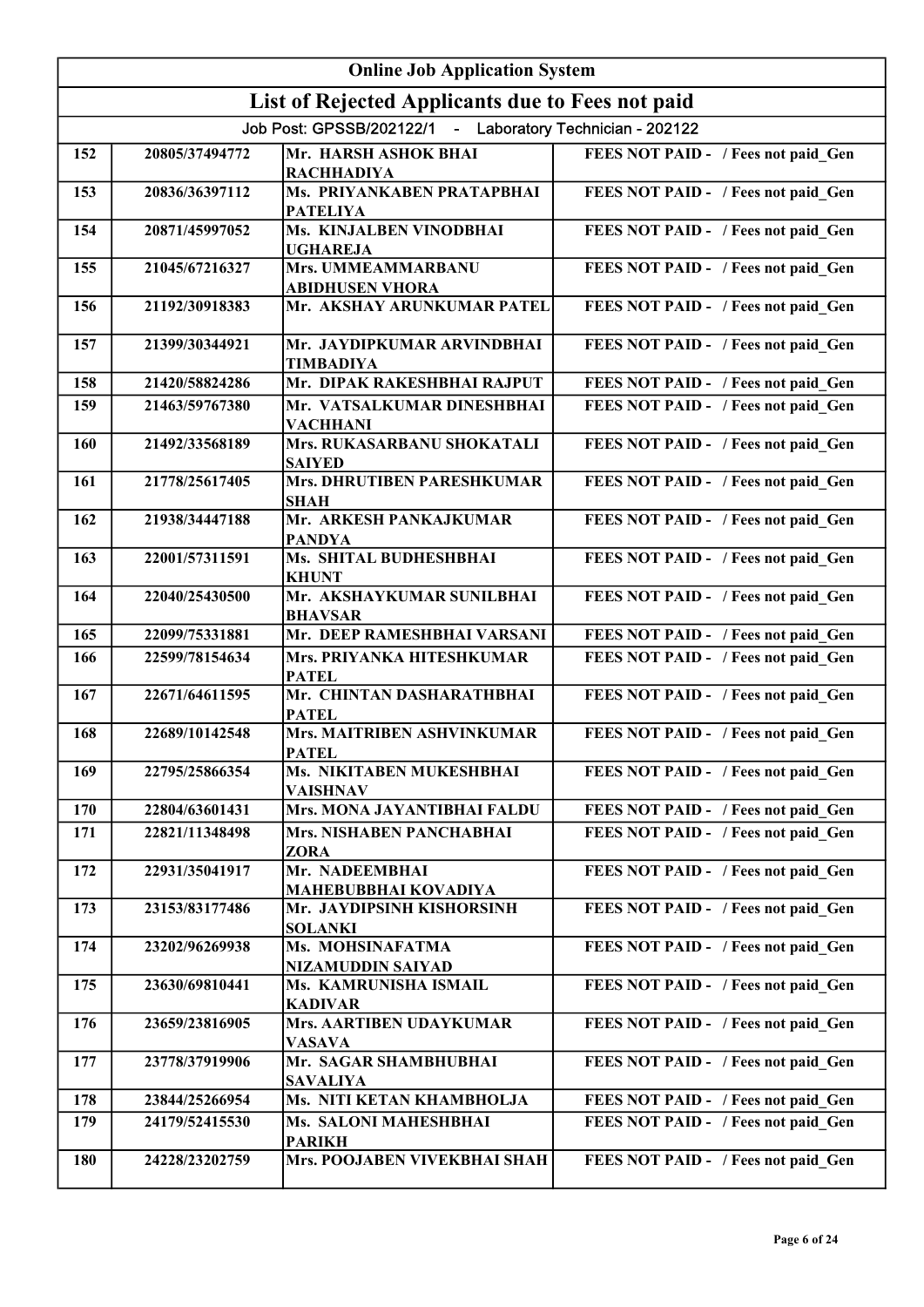|            | <b>Online Job Application System</b> |                                                           |                                     |  |
|------------|--------------------------------------|-----------------------------------------------------------|-------------------------------------|--|
|            |                                      | List of Rejected Applicants due to Fees not paid          |                                     |  |
|            |                                      | Job Post: GPSSB/202122/1 - Laboratory Technician - 202122 |                                     |  |
| 181        | 24328/95611520                       | Mr. JAYDEEPSINH BHAILALBHAI<br><b>RATHOD</b>              | FEES NOT PAID - / Fees not paid Gen |  |
| 182        | 24416/12907422                       | Mrs. YOGESHRI<br><b>GHANSHYAMBHAI KUMBHAR</b>             | FEES NOT PAID - / Fees not paid_Gen |  |
| 183        | 24577/14468869                       | Ms. MONIKABEN PRAKASHBHAI<br><b>PATOLIYA</b>              | FEES NOT PAID - / Fees not paid Gen |  |
| 184        | 24756/27237134                       | Ms. NIKITA JAYKISHAN PANDEY                               | FEES NOT PAID - / Fees not paid Gen |  |
| 185        | 24766/70836928                       | Ms. UJAS RAJENDRAKUMAR<br><b>PATEL</b>                    | FEES NOT PAID - / Fees not paid Gen |  |
| 186        | 24849/97667745                       | Ms. YOGITA NAVINCHANDRA<br><b>GANDHI</b>                  | FEES NOT PAID - / Fees not paid Gen |  |
| 187        | 24911/53606713                       | Mr. ARUNKUMAR SITARAMBHAI<br><b>BRAHMANE</b>              | FEES NOT PAID - / Fees not paid Gen |  |
| 188        | 24950/14979363                       | Ms. YOGITA NAVINCHANDRA<br><b>GANDHI</b>                  | FEES NOT PAID - / Fees not paid Gen |  |
| 189        | 25249/86448552                       | Mr. HARSH ASHOK BHAI<br><b>RACHHADIYA</b>                 | FEES NOT PAID - / Fees not paid Gen |  |
| 190        | 25342/10951415                       | Ms. CHANDRIKA BHAVARLAL<br><b>SONI</b>                    | FEES NOT PAID - / Fees not paid Gen |  |
| 191        | 25419/16587274                       | Ms. CHANDRIKA BHAVARLAL<br><b>SONI</b>                    | FEES NOT PAID - / Fees not paid Gen |  |
| 192        | 25550/99370193                       | Ms. DHRUVI RAJENDRABHAI<br><b>SHAH</b>                    | FEES NOT PAID - / Fees not paid Gen |  |
| 193        | 25938/12623455                       | Ms. VRUTIBEN NARANBHAI<br><b>SANGANI</b>                  | FEES NOT PAID - / Fees not paid_Gen |  |
| 194        | 26062/14269195                       | <b>Mrs. HEMANGI DARSHAN</b><br><b>SONIGARA</b>            | FEES NOT PAID - / Fees not paid_Gen |  |
| 195        | 26089/44568737                       | Ms. FORAMBEN MANHARBHAI<br><b>PATEL</b>                   | FEES NOT PAID - / Fees not paid Gen |  |
| 196        | 26157/85459687                       | Ms. DIVYA BHUPATBHAI<br><b>MATHOLIYA</b>                  | FEES NOT PAID - / Fees not paid_Gen |  |
| 197        | 26189/82885183                       | Ms. PAYAL KANTILAL THORIYA                                | FEES NOT PAID - / Fees not paid Gen |  |
| 198        | 26377/80704383                       | Mr. JIGARKUMAR BHUPATBHAI<br><b>VAGHASIYA</b>             | FEES NOT PAID - / Fees not paid Gen |  |
| 199        | 26431/82940020                       | Mrs. NIKUNJ PRAKASHBHAI<br><b>DOBARIYA</b>                | FEES NOT PAID - / Fees not paid Gen |  |
| <b>200</b> | 26781/79725959                       | Mr. LALUKUMAR JESHABHAI<br><b>VARU</b>                    | FEES NOT PAID - / Fees not paid Gen |  |
| 201        | 26793/56550056                       | Mr. DEVALKUMAR<br><b>MANSUKHBHAI BHALANI</b>              | FEES NOT PAID - / Fees not paid Gen |  |
| 202        | 26795/22327756                       | Mr. GIRISH NIRANJANLAL<br><b>SUTHAR</b>                   | FEES NOT PAID - / Fees not paid Gen |  |
| 203        | 27402/37966777                       | Ms. SHIVANI RAKESHBHAI PATEL                              | FEES NOT PAID - / Fees not paid Gen |  |
| 204        | 27600/49514652                       | Mrs. SHILPA AKASH CHOVATIYA                               | FEES NOT PAID - / Fees not paid Gen |  |
| 205        | 27671/50898952                       | Mr. MOHAN SUKHLALJI PATEL                                 | FEES NOT PAID - / Fees not paid Gen |  |
| 206        | 27737/34038052                       | Ms. ANKITABEN SURESHBHAI<br><b>VIRUGAMA</b>               | FEES NOT PAID - / Fees not paid Gen |  |
| 207        | 27789/87743948                       | Ms. DIVYABEN BHARAT BHAI<br><b>DUDHAT</b>                 | FEES NOT PAID - / Fees not paid Gen |  |
| 208        | 27807/57496158                       | Mr. FIROZBHAI YASINBHAI<br><b>LIMBADIYA</b>               | FEES NOT PAID - / Fees not paid Gen |  |
| 209        | 28056/57489995                       | Ms. MANJUBEN MADHABHAI<br><b>CHAUDHARI</b>                | FEES NOT PAID - / Fees not paid Gen |  |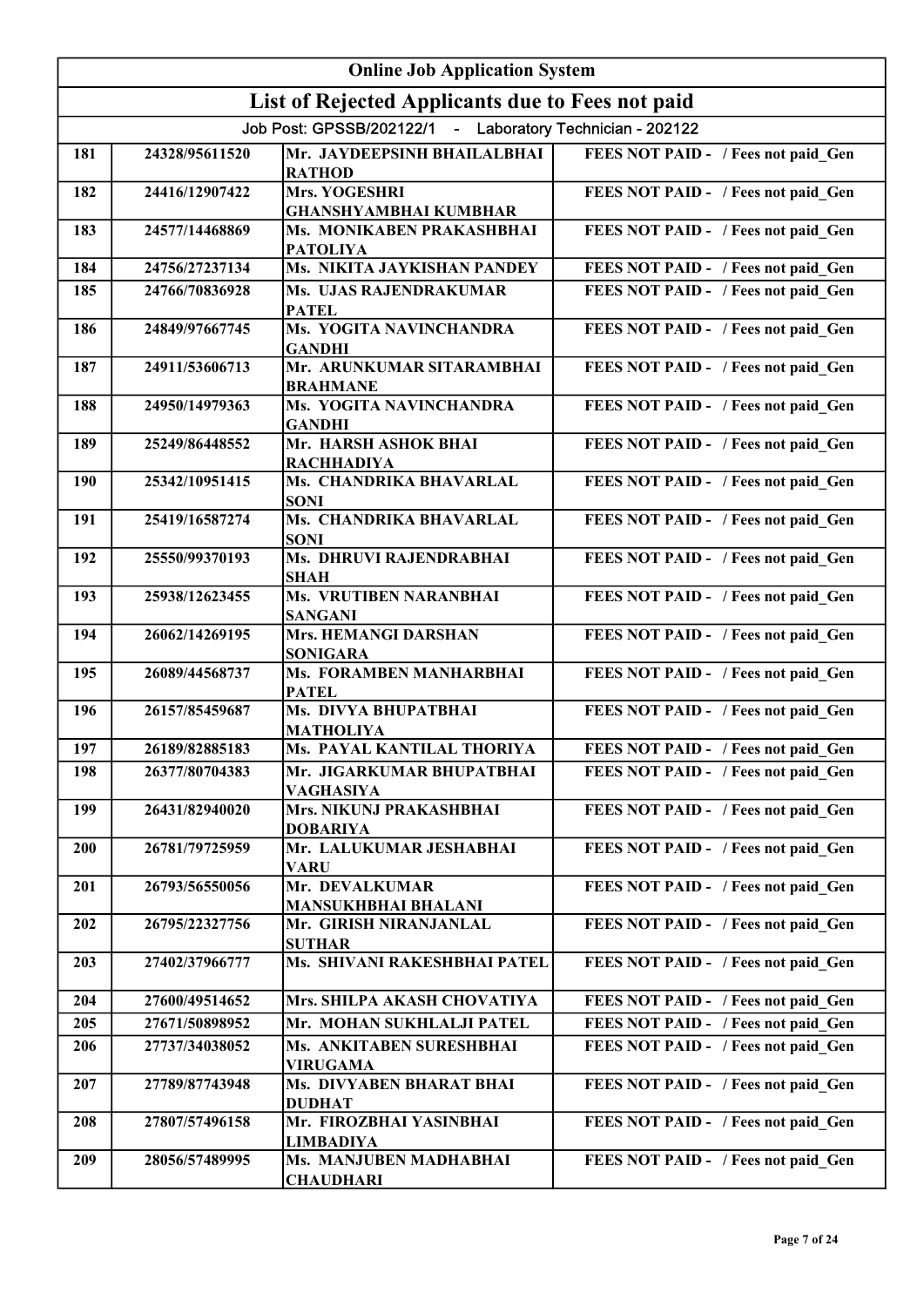|     | <b>Online Job Application System</b> |                                                           |                                     |  |
|-----|--------------------------------------|-----------------------------------------------------------|-------------------------------------|--|
|     |                                      | List of Rejected Applicants due to Fees not paid          |                                     |  |
|     |                                      | Job Post: GPSSB/202122/1 - Laboratory Technician - 202122 |                                     |  |
| 210 | 28133/69398314                       | Ms. URVISHABEN KESHUBHAI<br><b>PAMBHAR</b>                | FEES NOT PAID - / Fees not paid Gen |  |
| 211 | 28900/30595066                       | Mr. MAULIKKUMAR<br><b>MAHESHBHAI MAHETA</b>               | FEES NOT PAID - / Fees not paid_Gen |  |
| 212 | 28995/90321849                       | Mr. ADARSH RAMNIKBHAI<br><b>RAKHOLIYA</b>                 | FEES NOT PAID - / Fees not paid_Gen |  |
| 213 | 29081/10859107                       | Ms. AAMENA MAHMDALI<br><b>BHARMAL</b>                     | FEES NOT PAID - / Fees not paid_Gen |  |
| 214 | 29092/45767168                       | Mr. SHAILESH KATARIYA                                     | FEES NOT PAID - / Fees not paid Gen |  |
| 215 | 29112/66419053                       | Ms. MEGHAVI HITESHBHAI<br><b>UGHAREJA</b>                 | FEES NOT PAID - / Fees not paid Gen |  |
| 216 | 29182/15266315                       | Ms. DIXITA RAJESHBHAI<br><b>GEVARIYA</b>                  | FEES NOT PAID - / Fees not paid Gen |  |
| 217 | 29195/32389277                       | Ms. AKSHABANU MUSTAQBHAI<br><b>SHEKH</b>                  | FEES NOT PAID - / Fees not paid Gen |  |
| 218 | 29339/44281207                       | Ms. BHOMIKABEN RAMESHBHAI<br><b>PATEL</b>                 | FEES NOT PAID - / Fees not paid Gen |  |
| 219 | 29509/92527069                       | Ms. SURABHIBEN JAGDISHBHAI<br><b>SANGHANI</b>             | FEES NOT PAID - / Fees not paid Gen |  |
| 220 | 29627/55052760                       | Mr. AJAYSINH GAJENDRASINH<br><b>PARMAR</b>                | FEES NOT PAID - / Fees not paid Gen |  |
| 221 | 29940/63175755                       | Mr. KUMBHA KUMBHA SURESH                                  | FEES NOT PAID - / Fees not paid Gen |  |
| 222 | 29950/45310621                       | Ms. PRIYAL DHIRAJLAL SAVALIA                              | FEES NOT PAID - / Fees not paid Gen |  |
| 223 | 29978/61776229                       | Mr. PRADIPKUMAR<br><b>KHUMANSINH THAKOR</b>               | FEES NOT PAID - / Fees not paid_Gen |  |
| 224 | 30327/97062936                       | Ms. HETA HITESH KUMAR<br><b>DEVANI</b>                    | FEES NOT PAID - / Fees not paid_Gen |  |
| 225 | 30373/88617561                       | Ms. BANSARIBEN SHITALBHAI<br><b>PATEL</b>                 | FEES NOT PAID - / Fees not paid_Gen |  |
| 226 | 30431/34793152                       | Ms. PATEL DIMPAL AMRUT BHAI<br>PATEL                      | FEES NOT PAID - / Fees not paid Gen |  |
| 227 | 30493/57842132                       | <b>Mrs. SHREYABEN</b><br>PRAKASHKUMAR PATEL               | FEES NOT PAID - / Fees not paid Gen |  |
| 228 | 30617/38578404                       | Mrs. KAJAL NARAYANBHAI<br><b>PATEL</b>                    | FEES NOT PAID - / Fees not paid Gen |  |
| 229 | 30819/43431038                       | Ms. KUMARI DHIRAJ KUMAR<br><b>SOBHA</b>                   | FEES NOT PAID - / Fees not paid Gen |  |
| 230 | 30823/16968017                       | Ms. NIKITA ASHVINBHAI PATEL                               | FEES NOT PAID - / Fees not paid_Gen |  |
| 231 | 30911/60890328                       | Mrs. ARATIBEN BHARATBHAI<br><b>PATEL</b>                  | FEES NOT PAID - / Fees not paid Gen |  |
| 232 | 31058/52246097                       | Mr. ARUNKUMAR LALCHAND<br><b>CHAUHAN</b>                  | FEES NOT PAID - / Fees not paid_Gen |  |
| 233 | 31208/70110944                       | Mr. ISHWAR JAYESH BHAI<br><b>PRAJAPATI</b>                | FEES NOT PAID - / Fees not paid_Gen |  |
| 234 | 31581/40964086                       | Mr. JATINKUMAR NATVARLAL<br><b>PATEL</b>                  | FEES NOT PAID - / Fees not paid_Gen |  |
| 235 | 31729/58430446                       | Ms. TWINKALBA NAVALSINH<br><b>PARMAR</b>                  | FEES NOT PAID - / Fees not paid Gen |  |
| 236 | 31921/69582055                       | Ms. CHARMI BHARATKUMAR<br><b>PATEL</b>                    | FEES NOT PAID - / Fees not paid Gen |  |
| 237 | 31932/39802082                       | Ms. JIGNAKUMARI VANRAJSINH<br><b>CHAVDA</b>               | FEES NOT PAID - / Fees not paid Gen |  |
| 238 | 31969/43724608                       | Mr. SAFVAN SIDDIK PATEL                                   | FEES NOT PAID - / Fees not paid Gen |  |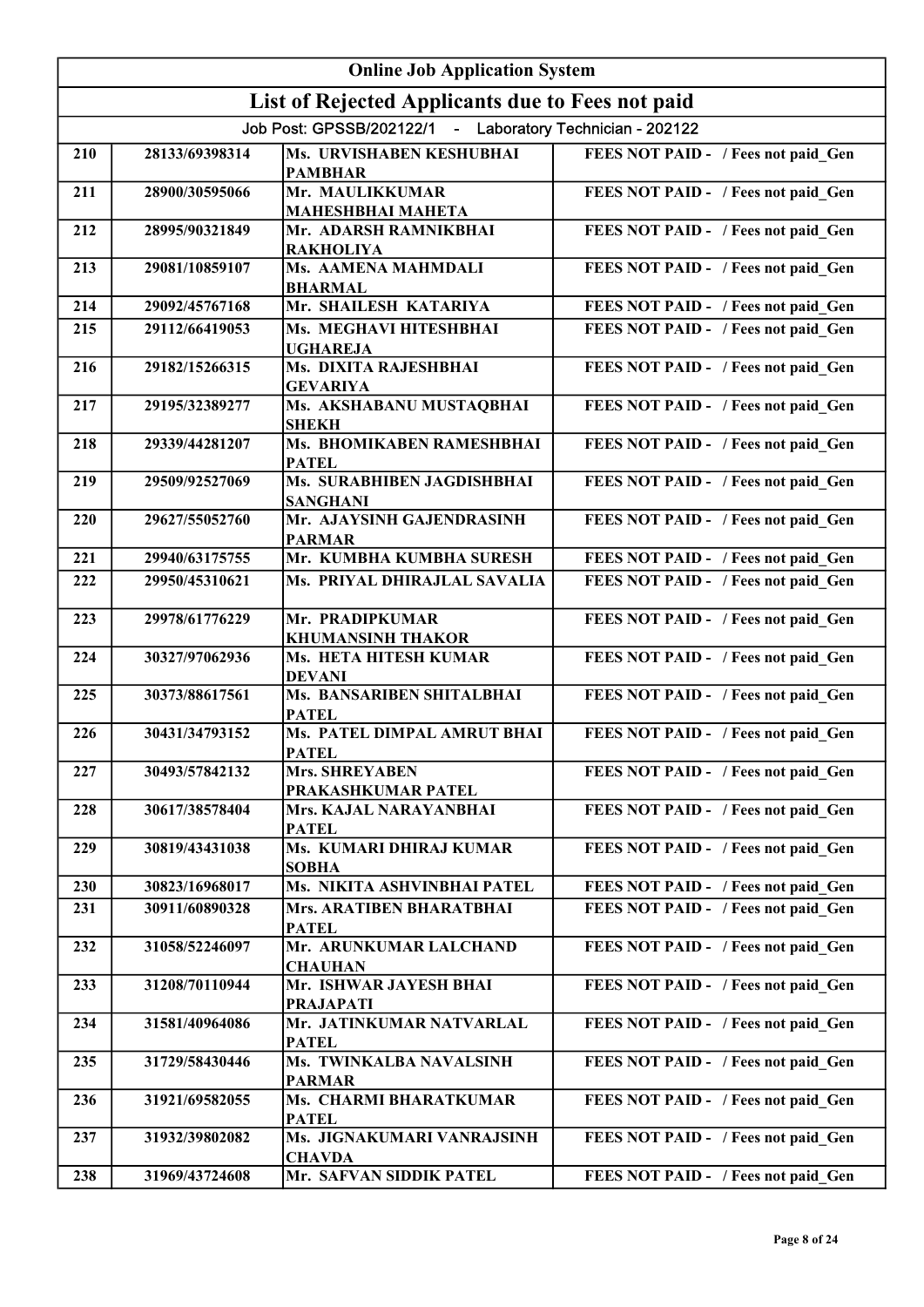|     | <b>Online Job Application System</b> |                                                           |                                     |  |
|-----|--------------------------------------|-----------------------------------------------------------|-------------------------------------|--|
|     |                                      | List of Rejected Applicants due to Fees not paid          |                                     |  |
|     |                                      | Job Post: GPSSB/202122/1 - Laboratory Technician - 202122 |                                     |  |
| 239 | 32638/50751118                       | Ms. AVANI HITESHKUMAR<br><b>DEVANI</b>                    | FEES NOT PAID - / Fees not paid_Gen |  |
| 240 | 32742/46794895                       | Ms. AVANI HITESHKUMAR<br><b>DEVANI</b>                    | FEES NOT PAID - / Fees not paid_Gen |  |
| 241 | 32763/99044765                       | <b>Mrs. MANSI BHAGVANSINH</b><br><b>MAHIDA</b>            | FEES NOT PAID - / Fees not paid_Gen |  |
| 242 | 32802/32708379                       | Ms. NEHA HARESHBHAI DETROJA                               | FEES NOT PAID - / Fees not paid_Gen |  |
| 243 | 32882/76864678                       | Mrs. KAJALBEN GULABSINH<br><b>JADAV</b>                   | FEES NOT PAID - / Fees not paid_Gen |  |
| 244 | 33043/75730796                       | Ms. NEHA HARESHBHAI DETROJA                               | FEES NOT PAID - / Fees not paid_Gen |  |
| 245 | 33153/34197399                       | Mr. BHAVESH BOGHABHAI<br><b>JINJALA</b>                   | FEES NOT PAID - / Fees not paid_Gen |  |
| 246 | 33439/50976292                       | Mrs. ARTI HARDASBHAI GAJERA                               | FEES NOT PAID - / Fees not paid Gen |  |
| 247 | 33555/64686296                       | Ms. KRUTI MOHANLAL PANCHAL                                | FEES NOT PAID - / Fees not paid Gen |  |
| 248 | 33611/11926363                       | <b>Mrs. MANSI MAYUR SHAH</b>                              | FEES NOT PAID - / Fees not paid Gen |  |
| 249 | 33617/95975910                       | Mrs. SHITALBEN HARESHBHAI<br><b>PATEL</b>                 | FEES NOT PAID - / Fees not paid Gen |  |
| 250 | 33643/53826241                       | Mr. JAYKUMAR RAKESHBHAI<br><b>DARJI</b>                   | FEES NOT PAID - / Fees not paid_Gen |  |
| 251 | 33921/39928963                       | Mr. SUNILKUMAR JIVANBHAI<br><b>SAVLIYA</b>                | FEES NOT PAID - / Fees not paid_Gen |  |
| 252 | 33999/69802121                       | <b>Mrs. LEENA ONKAR PATIL</b>                             | FEES NOT PAID - / Fees not paid Gen |  |
| 253 | 34260/76612451                       | Ms. SHIVANI PRAHALADBHAI<br><b>JOSHI</b>                  | FEES NOT PAID - / Fees not paid Gen |  |
| 254 | 34361/83983261                       | <b>Ms. SONAM RAMLAKHAN KORI</b>                           | FEES NOT PAID - / Fees not paid Gen |  |
| 255 | 34698/89224256                       | Mrs. AVANIBEN JASHVANTBHAI<br><b>PATEL</b>                | FEES NOT PAID - / Fees not paid Gen |  |
| 256 | 34925/11032916                       | Ms. SWATI CHANDRAKANT<br><b>PATEL</b>                     | FEES NOT PAID - / Fees not paid Gen |  |
| 257 | 34971/54736733                       | Mrs. NIKUNJ PRAKASHBHAI<br><b>DOBARIYA</b>                | FEES NOT PAID - / Fees not paid Gen |  |
| 258 | 35084/85280906                       | Ms. DARSHIKABA KISHORSINH<br><b>JADEJA</b>                | FEES NOT PAID - / Fees not paid Gen |  |
| 259 | 35106/42640566                       | Ms. SAMPATTI KETANBHAI<br><b>MAJMUDAR</b>                 | FEES NOT PAID - / Fees not paid Gen |  |
| 260 | 35376/67486088                       | Mr. SANKETKUMAR KIRITBHAI<br><b>VYAS</b>                  | FEES NOT PAID - / Fees not paid Gen |  |
| 261 | 35381/54609089                       | Ms. KHUSHBOO BHAVESHBHAI<br><b>MEHTA</b>                  | FEES NOT PAID - / Fees not paid Gen |  |
| 262 | 35820/31481942                       | Ms. BHOOMI NILESHBHAI<br><b>LADANI</b>                    | FEES NOT PAID - / Fees not paid Gen |  |
| 263 | 35861/28115301                       | Mrs. DISHABEN DIVYESHKUMAR<br><b>PAREKH</b>               | FEES NOT PAID - / Fees not paid Gen |  |
| 264 | 36450/83950805                       | Ms. ANJALI NILESHBHAI DAVE                                | FEES NOT PAID - / Fees not paid Gen |  |
| 265 | 36591/14941248                       | Ms. PRITI CHANESHVAR PRASAD                               | FEES NOT PAID - / Fees not paid Gen |  |
| 266 | 36656/85805471                       | Mrs. PALAKBEN ARVINDBHAI<br><b>PATEL</b>                  | FEES NOT PAID - / Fees not paid Gen |  |
| 267 | 36692/30537743                       | Mr. AMMAR AKBAR BHAI<br><b>ATHANIYA</b>                   | FEES NOT PAID - / Fees not paid Gen |  |
| 268 | 36708/25685039                       | Ms. DRASHTI HASAMUKHBHAI<br><b>BHUVA</b>                  | FEES NOT PAID - / Fees not paid_Gen |  |
| 269 | 36762/86732348                       | Mrs. NAIMA YUNUS CHAWALA                                  | FEES NOT PAID - / Fees not paid Gen |  |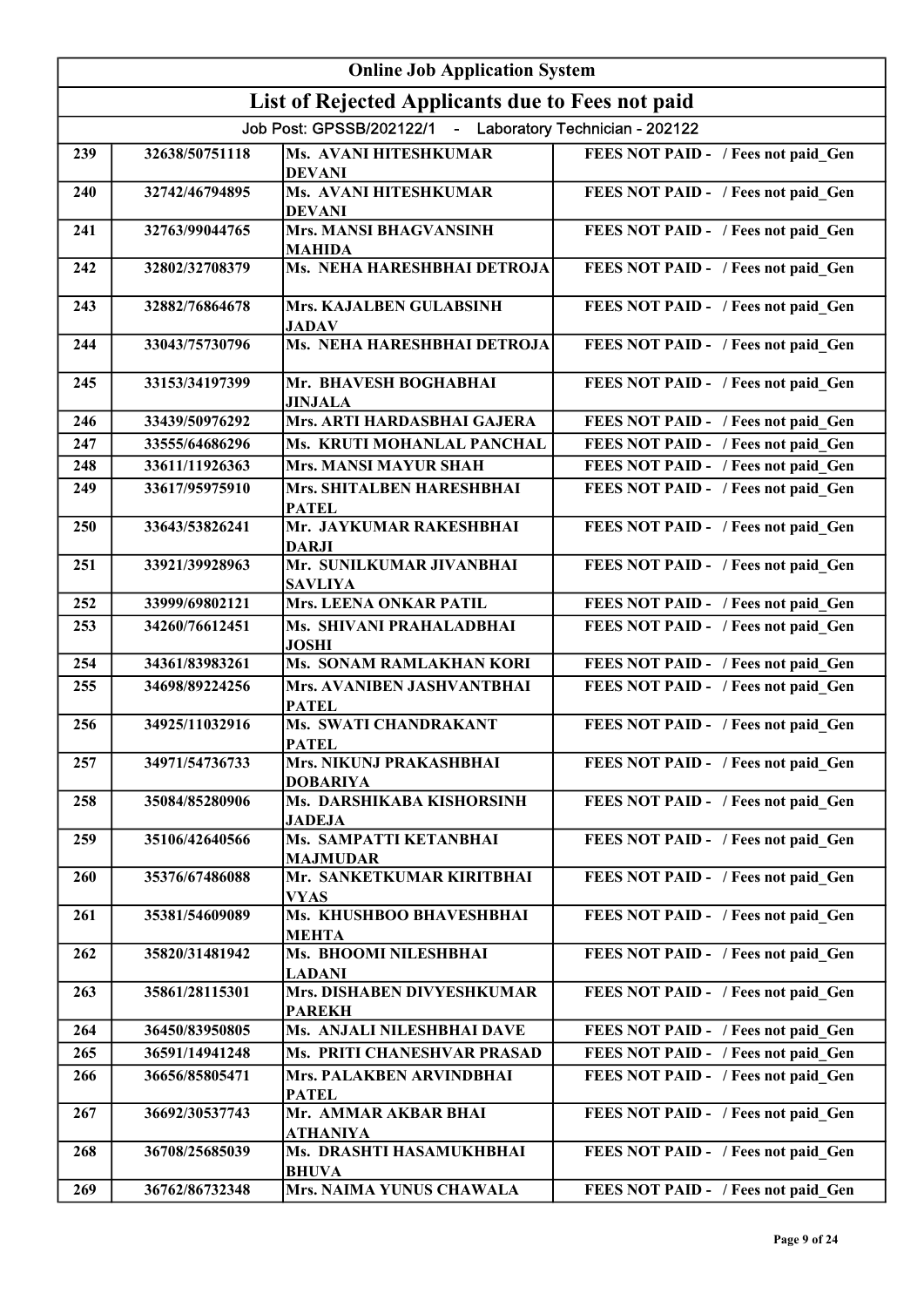|     | <b>Online Job Application System</b> |                                                           |                                     |  |
|-----|--------------------------------------|-----------------------------------------------------------|-------------------------------------|--|
|     |                                      | List of Rejected Applicants due to Fees not paid          |                                     |  |
|     |                                      | Job Post: GPSSB/202122/1 - Laboratory Technician - 202122 |                                     |  |
| 270 | 36798/68653981                       | Ms. URMILA VINODBHAI RATHOD                               | FEES NOT PAID - / Fees not paid Gen |  |
| 271 | 36826/62840367                       | Ms. TRUPTI VINUBHAI<br><b>NATHAVANI</b>                   | FEES NOT PAID - / Fees not paid_Gen |  |
| 272 | 37070/46143280                       | Mr. MAHMMAD UZAIR<br><b>ILIYASMIYAN SAIYAD</b>            | FEES NOT PAID - / Fees not paid_Gen |  |
| 273 | 37093/77654002                       | Mr. IRSHAD BHAI ILIYASBHAI<br><b>UMATIYA</b>              | FEES NOT PAID - / Fees not paid Gen |  |
| 274 | 37134/64393486                       | Ms. KRUNALIBEN MUKESHBHAI<br><b>AMRUTIYA</b>              | FEES NOT PAID - / Fees not paid_Gen |  |
| 275 | 37320/26326814                       | Ms. AYUSHI SANJAYBHAI PATEL                               | FEES NOT PAID - / Fees not paid_Gen |  |
| 276 | 37469/18065695                       | Mr. ANIL PRAVINBHAI KHAPANDI                              | FEES NOT PAID - / Fees not paid Gen |  |
| 277 | 37559/28219710                       | Mrs. TANUJABEN KRISHNABHAI<br><b>CHAUDHARI</b>            | FEES NOT PAID - / Fees not paid Gen |  |
| 278 | 37626/50440953                       | Ms. DAYA DAMJI BHAI RAIYANI                               | FEES NOT PAID - / Fees not paid Gen |  |
| 279 | 38180/62092350                       | Ms. KAJALBEN SADASHIVBHAI<br><b>SHINDE</b>                | FEES NOT PAID - / Fees not paid Gen |  |
| 280 | 38408/13955652                       | Ms. RAJALBEN RAJESHKUMAR<br><b>RAO</b>                    | FEES NOT PAID - / Fees not paid Gen |  |
| 281 | 38424/95228959                       | Ms. DHARMISHTHABEN HIRALAL<br><b>PATIL</b>                | FEES NOT PAID - / Fees not paid_Gen |  |
| 282 | 38440/88871755                       | Mr. NIL RAKESHBHAI PATEL                                  | FEES NOT PAID - / Fees not paid Gen |  |
| 283 | 38446/43049200                       | Ms. KAMALABEN KASTURJI<br><b>CHAUDHARY</b>                | FEES NOT PAID - / Fees not paid Gen |  |
| 284 | 38454/65663716                       | Ms. HEMALEEBEN<br><b>MAHENDRABHAI PATEL</b>               | FEES NOT PAID - / Fees not paid_Gen |  |
| 285 | 38459/97512679                       | Ms. GSHSEB MAHENDRABHAI<br><b>PATEL</b>                   | FEES NOT PAID - / Fees not paid_Gen |  |
| 286 | 38602/81459351                       | Ms. JIMMYBEN DINESHBHAI<br><b>VYAS</b>                    | FEES NOT PAID - / Fees not paid Gen |  |
| 287 | 38620/75878775                       | <b>Mrs. SUNITABEN MANIBHAI</b><br><b>DAMOR</b>            | FEES NOT PAID - / Fees not paid Gen |  |
| 288 | 38677/46275888                       | Ms. DRASHTI BEN DINESH BHAI<br><b>PATEL</b>               | FEES NOT PAID - / Fees not paid Gen |  |
| 289 | 38802/97490606                       | Mr. BIRENKUMAR SURESHBHAI<br><b>PATEL</b>                 | FEES NOT PAID - / Fees not paid Gen |  |
| 290 | 39039/89202433                       | <b>Mrs. ANKITA PARTH KUMAR</b><br><b>KASUNDRA</b>         | FEES NOT PAID - / Fees not paid Gen |  |
| 291 | 39146/60198461                       | Ms. VAISHALIBEN<br>PARSHOTAMBHAI VASOYA                   | FEES NOT PAID - / Fees not paid Gen |  |
| 292 | 39207/78094144                       | Mrs. SHREEJAL RAMESHBHAI<br><b>PARSANIYA</b>              | FEES NOT PAID - / Fees not paid Gen |  |
| 293 | 39438/52191793                       | Ms. JAHANVI RAJENDRAKUMAR<br><b>BHAVSAR</b>               | FEES NOT PAID - / Fees not paid_Gen |  |
| 294 | 39859/47666941                       | Ms. AARTI JATINBHAI UPADHYAY                              | FEES NOT PAID - / Fees not paid_Gen |  |
| 295 | 40072/27753079                       | Mrs. GOPIBEN MAYURBHAI<br><b>PATEL</b>                    | FEES NOT PAID - / Fees not paid Gen |  |
| 296 | 40074/13792268                       | Ms. PRACHI MANUBHAI PATEL                                 | FEES NOT PAID - / Fees not paid Gen |  |
| 297 | 40106/15562870                       | Mr. HARDIK DINESHBHAI PATEL                               | FEES NOT PAID - / Fees not paid_Gen |  |
| 298 | 40132/33430732                       | Ms. JIMIBEN PANKAJBHAI PATEL                              | FEES NOT PAID - / Fees not paid Gen |  |
| 299 | 40149/65725642                       | Mrs. GOPIBEN MAYURBHAI<br><b>PATEL</b>                    | FEES NOT PAID - / Fees not paid Gen |  |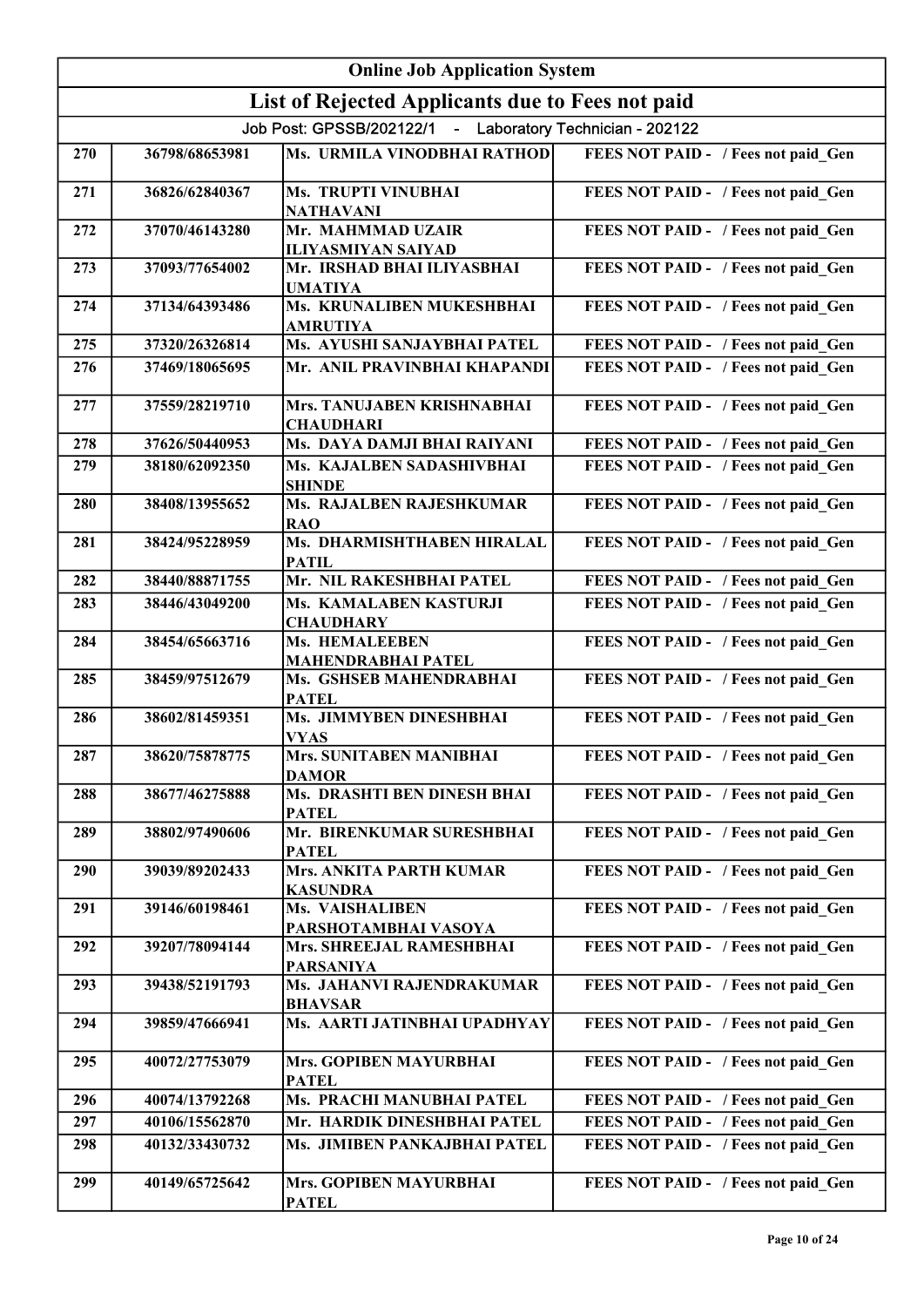|     | <b>Online Job Application System</b> |                                                           |                                     |  |
|-----|--------------------------------------|-----------------------------------------------------------|-------------------------------------|--|
|     |                                      | List of Rejected Applicants due to Fees not paid          |                                     |  |
|     |                                      | Job Post: GPSSB/202122/1 - Laboratory Technician - 202122 |                                     |  |
| 300 | 40208/52859116                       | Ms. MANISHABEN GOVINDBHAI<br><b>PATEL</b>                 | FEES NOT PAID - / Fees not paid Gen |  |
| 301 | 40239/33812262                       | Ms. HETA HITESH KUMAR<br><b>DEVANI</b>                    | FEES NOT PAID - / Fees not paid_Gen |  |
| 302 | 40359/65585359                       | Ms. DHVANI DILIPBHAI BHIMANI                              | FEES NOT PAID - / Fees not paid Gen |  |
| 303 | 40416/62796046                       | Ms. SHREYA ROHITBHAI PANDYA                               | FEES NOT PAID - / Fees not paid Gen |  |
| 304 | 40661/35041815                       | Mrs. RUCHIBEN KIRTIKUMAR<br><b>POKAR</b>                  | FEES NOT PAID - / Fees not paid_Gen |  |
| 305 | 40667/42490276                       | Ms. NIRALI MADHUBHAI<br><b>SORATHIYA</b>                  | FEES NOT PAID - / Fees not paid Gen |  |
| 306 | 40847/23358369                       | Ms. FORAM MANOJKUMAR<br><b>PATEL</b>                      | FEES NOT PAID - / Fees not paid Gen |  |
| 307 | 40884/19952595                       | Mrs. HIMANI RAMESHBHAI PATEL                              | FEES NOT PAID - / Fees not paid Gen |  |
| 308 | 40980/23815022                       | Ms. ZINKAL DALASHUKHABHAI<br><b>PAREJIYA</b>              | FEES NOT PAID - / Fees not paid Gen |  |
| 309 | 41001/50319512                       | Mr. MILAN JIGNESHKUMAR<br><b>PATEL</b>                    | FEES NOT PAID - / Fees not paid Gen |  |
| 310 | 41065/59453131                       | Ms. ANJALI UPENDRABHAI<br><b>SUKHADIYA</b>                | FEES NOT PAID - / Fees not paid Gen |  |
| 311 | 41067/18586088                       | Mrs. JAYNA DEEPAKBHAI<br><b>GONDALIYA</b>                 | FEES NOT PAID - / Fees not paid Gen |  |
| 312 | 41163/83337466                       | Mr. KARTIK BALDEVGIRI<br><b>GOSWAMI</b>                   | FEES NOT PAID - / Fees not paid Gen |  |
| 313 | 41203/65923483                       | Ms. DRASHTI BABUBHAI<br><b>BHINGRADIYA</b>                | FEES NOT PAID - / Fees not paid_Gen |  |
| 314 | 41279/17861180                       | Mrs. HARITA KARANKUMAR<br><b>PATEL</b>                    | FEES NOT PAID - / Fees not paid_Gen |  |
| 315 | 41297/85047392                       | Mr. TRIKAMSINH MAHEPATSINH<br><b>PUVAR</b>                | FEES NOT PAID - / Fees not paid_Gen |  |
| 316 | 41305/40899177                       | Mr. KETAN SHIVASHNKARBHAI<br><b>JOSHI</b>                 | FEES NOT PAID - / Fees not paid Gen |  |
| 317 | 41327/56353990                       | Mrs. KRISHNABEN HENIL PATEL                               | FEES NOT PAID - / Fees not paid Gen |  |
| 318 | 41457/85609009                       | Mr. VRAJESHKUMAR<br><b>KANAIYALAL PATEL</b>               | FEES NOT PAID - / Fees not paid Gen |  |
| 319 | 41504/63334345                       | Mrs. VARSHABEN JAY GADHVI                                 | FEES NOT PAID - / Fees not paid Gen |  |
| 320 | 41509/24420928                       | Mrs. KUNJAL NARENDRABHAI<br><b>TANNA</b>                  | FEES NOT PAID - / Fees not paid Gen |  |
| 321 | 41603/56033341                       | Mr. PRAKASHKUMAR<br>NARSINHBHAI PRAJAPATI                 | FEES NOT PAID - / Fees not paid Gen |  |
| 322 | 41606/15205428                       | Ms. OMNI VISHAL PANDEY                                    | FEES NOT PAID - / Fees not paid Gen |  |
| 323 | 41711/89363660                       | Ms. NIRALI KISHORBHAI<br><b>THUMMAR</b>                   | FEES NOT PAID - / Fees not paid Gen |  |
| 324 | 41794/59234729                       | Mrs. HEMANI MAHENDRBHAI<br><b>PATEL</b>                   | FEES NOT PAID - / Fees not paid Gen |  |
| 325 | 41803/50783201                       | Ms. SUDHABEN RAMANBHAI<br><b>PATEL</b>                    | FEES NOT PAID - / Fees not paid Gen |  |
| 326 | 41884/51016556                       | Mrs. KHUSHBU DHAVALKUMAR<br><b>КАСНСННІ</b>               | FEES NOT PAID - / Fees not paid Gen |  |
| 327 | 41961/15396959                       | Ms. NIDHI KISHORBHAI<br><b>BADHEKA</b>                    | FEES NOT PAID - / Fees not paid Gen |  |
| 328 | 42278/33470945                       | Mrs. DHRUTI CHANDUBHAI<br><b>BHESANIYA</b>                | FEES NOT PAID - / Fees not paid Gen |  |
| 329 | 42291/29060394                       | Ms. AMIBEN KANAIYALAL PATEL                               | FEES NOT PAID - / Fees not paid Gen |  |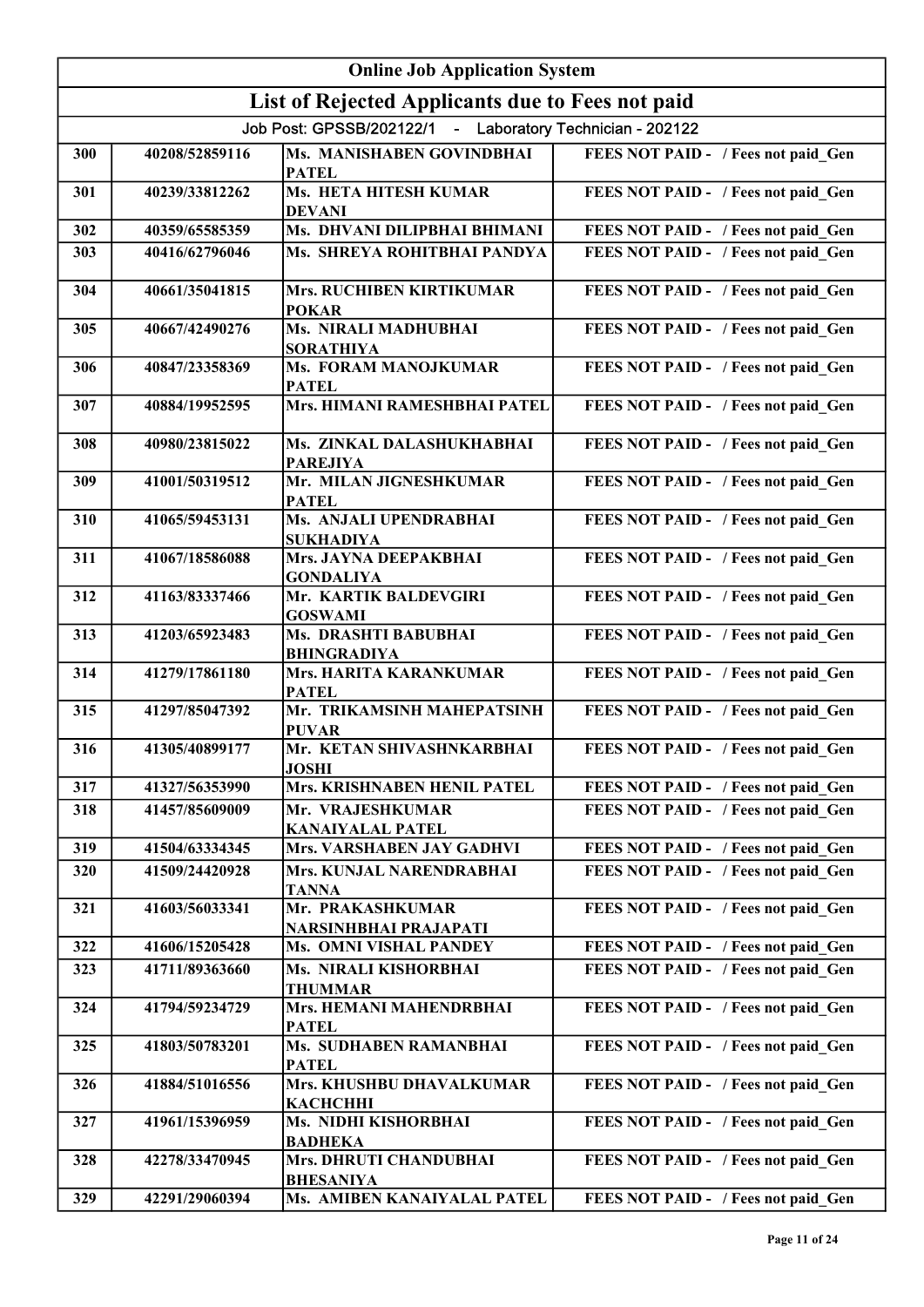|     | <b>Online Job Application System</b> |                                                           |                                     |  |
|-----|--------------------------------------|-----------------------------------------------------------|-------------------------------------|--|
|     |                                      | List of Rejected Applicants due to Fees not paid          |                                     |  |
|     |                                      | Job Post: GPSSB/202122/1 - Laboratory Technician - 202122 |                                     |  |
| 330 | 42352/71322110                       | Ms. AMIBEN KANAIYALAL PATEL                               | FEES NOT PAID - / Fees not paid_Gen |  |
| 331 | 42391/26772538                       | Ms. MADHAVI KISHORBHAI<br><b>BHANDERI</b>                 | FEES NOT PAID - / Fees not paid Gen |  |
| 332 | 42460/17766817                       | <b>Mrs. HETVI PARESH KUMAR</b><br><b>PATEL</b>            | FEES NOT PAID - / Fees not paid Gen |  |
| 333 | 42544/80655343                       | Ms. MANALIBEN NILESHKUMAR<br><b>TRIVEDI</b>               | FEES NOT PAID - / Fees not paid Gen |  |
| 334 | 42645/72047677                       | Ms. DHRUVI RUPESHBHAI<br><b>LAKKAD</b>                    | FEES NOT PAID - / Fees not paid Gen |  |
| 335 | 42700/51439817                       | Ms. MADHAVI KISHORBHAI<br><b>BHANDERI</b>                 | FEES NOT PAID - / Fees not paid_Gen |  |
| 336 | 42865/38913886                       | <b>Mrs. BHAVIKABEN</b><br><b>DHARMESHKUMAR PATEL</b>      | FEES NOT PAID - / Fees not paid Gen |  |
| 337 | 42937/57585258                       | Ms. ARJU MAGANBHAI HINSU                                  | FEES NOT PAID - / Fees not paid Gen |  |
| 338 | 43177/62466595                       | <b>Ms. DIVYA PRAVINKUMAR</b><br><b>TRIVEDI</b>            | FEES NOT PAID - / Fees not paid Gen |  |
| 339 | 43263/66386929                       | Mrs. DIPIKABEN DHAVALKUMAR<br><b>GAMI</b>                 | FEES NOT PAID - / Fees not paid Gen |  |
| 340 | 43364/81264688                       | Mr. HARDEEPKUMAR<br>VISHNUBHAI GADHAVI                    | FEES NOT PAID - / Fees not paid Gen |  |
| 341 | 43484/65323193                       | Mrs. BHUMIKA BHARATBHAI<br><b>PATEL</b>                   | FEES NOT PAID - / Fees not paid Gen |  |
| 342 | 43695/40939755                       | <b>Ms. SAKERAFATEMA</b><br><b>KHADIMHUSEN RAJPURA</b>     | FEES NOT PAID - / Fees not paid_Gen |  |
| 343 | 43729/94606967                       | Ms. BHAVINIBEN NARENDRASINH<br><b>RAJ</b>                 | FEES NOT PAID - / Fees not paid Gen |  |
| 344 | 43860/74201446                       | Ms. MANJUBEN MADHABHAI<br><b>CHAUDHARI</b>                | FEES NOT PAID - / Fees not paid_Gen |  |
| 345 | 43870/67517398                       | Mr. SANDEEP RAM JATAN PAL<br><b>KUMAR PAL</b>             | FEES NOT PAID - / Fees not paid_Gen |  |
| 346 | 43946/77057457                       | Mr. AMAR ASHOKBHAI<br><b>CHUDASAMA</b>                    | FEES NOT PAID - / Fees not paid Gen |  |
| 347 | 44010/54732754                       | Mrs. MAKABULFATEMA<br><b>AHESANALI BHATT</b>              | FEES NOT PAID - / Fees not paid Gen |  |
| 348 | 44151/47295848                       | Mrs. PALAKBEN ARVINDBHAI<br><b>PATEL</b>                  | FEES NOT PAID - / Fees not paid Gen |  |
| 349 | 44314/75712674                       | Mr. KAUSHIK NANJIBHAI<br><b>BADARESHIYA</b>               | FEES NOT PAID - / Fees not paid Gen |  |
| 350 | 44395/14245308                       | Ms. NIRUBA JIVANSANG JADEJA                               | FEES NOT PAID - / Fees not paid Gen |  |
| 351 | 44529/89953200                       | Mr. ARJUNBHAI FATESINH<br><b>PARMAR</b>                   | FEES NOT PAID - / Fees not paid Gen |  |
| 352 | 44573/77511348                       | Mrs. RINKAL CHANDUBHAI<br><b>BHIMANI</b>                  | FEES NOT PAID - / Fees not paid Gen |  |
| 353 | 44696/74858880                       | Mr. ROHANKUMAR<br>MAHENDRABHAI DADHANIYA                  | FEES NOT PAID - / Fees not paid Gen |  |
| 354 | 44769/15852403                       | Mr. DINESHKUMAR<br>NAVGHANBHAI JAMBUKIYA                  | FEES NOT PAID - / Fees not paid Gen |  |
| 355 | 44819/78244681                       | Ms. NIRUBA JIVANSANG JADEJA                               | FEES NOT PAID - / Fees not paid Gen |  |
| 356 | 45108/46671149                       | Ms. TEJALBEN RAJNIKANT RANA                               | FEES NOT PAID - / Fees not paid Gen |  |
| 357 | 45111/99770058                       | Ms. SHREYA NILESHBHAI<br><b>SAVALIYA</b>                  | FEES NOT PAID - / Fees not paid Gen |  |
| 358 | 45128/85561003                       | Mr. RAVIKUMAR PRAVINBHAI<br><b>MOVALIYA</b>               | FEES NOT PAID - / Fees not paid Gen |  |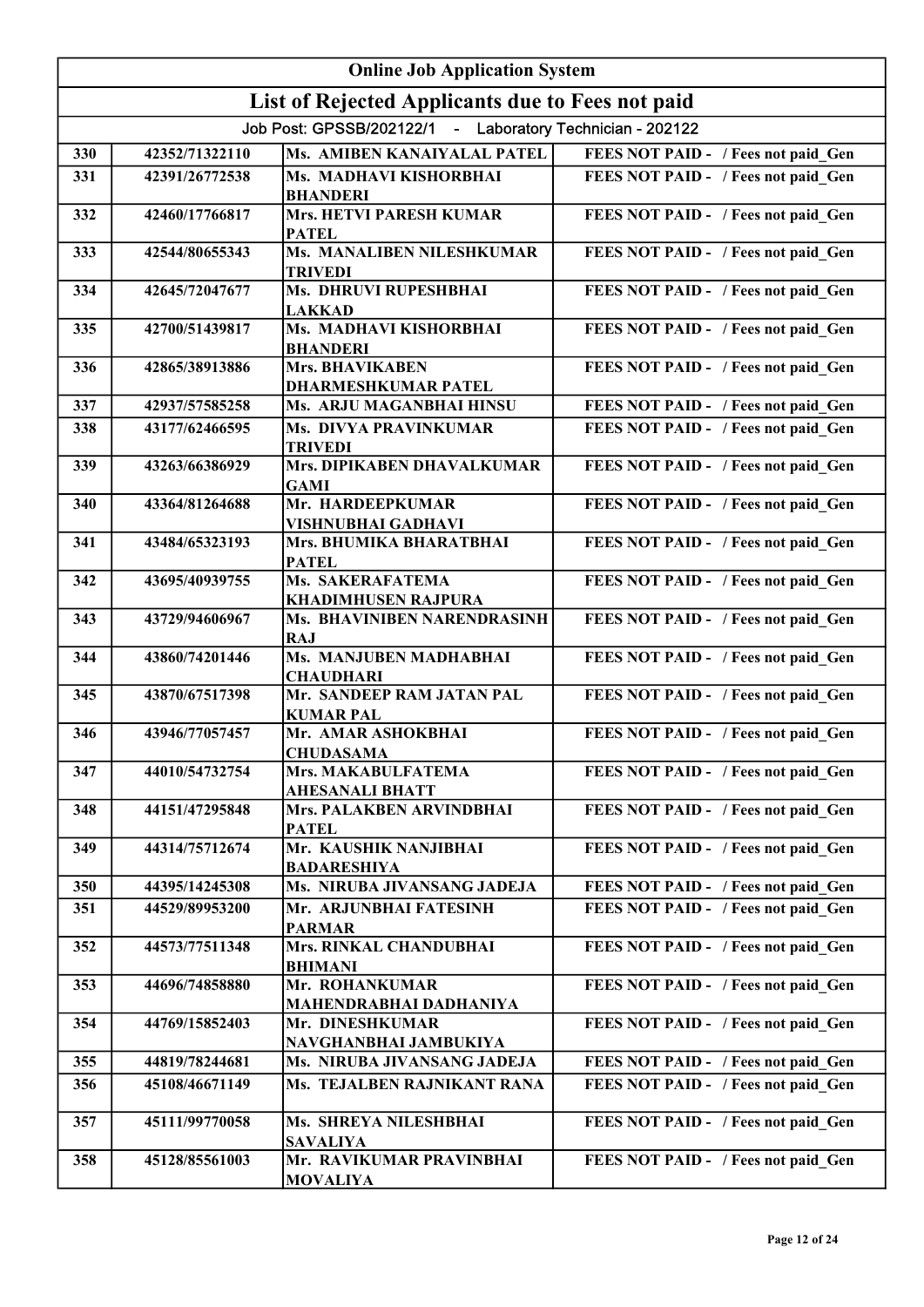|     | <b>Online Job Application System</b> |                                                           |                                     |  |
|-----|--------------------------------------|-----------------------------------------------------------|-------------------------------------|--|
|     |                                      | List of Rejected Applicants due to Fees not paid          |                                     |  |
|     |                                      | Job Post: GPSSB/202122/1 - Laboratory Technician - 202122 |                                     |  |
| 359 | 45264/21086375                       | Ms. CHHAYABEN MAGANBHAI<br><b>GOHEL</b>                   | FEES NOT PAID - / Fees not paid Gen |  |
| 360 | 45834/58690101                       | Mrs. DHWANIBEN KUNJ DESAI                                 | FEES NOT PAID - / Fees not paid Gen |  |
| 361 | 45943/97238846                       | Ms. AMIBAHEN SOMABHAI<br><b>PATEL</b>                     | FEES NOT PAID - / Fees not paid Gen |  |
| 362 | 46162/35576231                       | Ms. PREETIBEN<br><b>GHANSHYAMBHAI JADAV</b>               | FEES NOT PAID - / Fees not paid Gen |  |
| 363 | 46173/51129665                       | Ms. UZMA BIBI SAEED AHMED<br><b>ANSARI</b>                | FEES NOT PAID - / Fees not paid_Gen |  |
| 364 | 46326/10085351                       | <b>Ms. SWETA KANTIBHAI</b><br><b>RABADIYA</b>             | FEES NOT PAID - / Fees not paid Gen |  |
| 365 | 46342/85473053                       | Ms. TENISHA BIPINBHAI GADARA                              | FEES NOT PAID - / Fees not paid Gen |  |
| 366 | 46536/89998147                       | Mrs. HIMANI MANUBHAI RAVAL                                | FEES NOT PAID - / Fees not paid Gen |  |
| 367 | 46538/76079842                       | Mr. HARSHKUMAR<br><b>VINODCHANDRA BARIA</b>               | FEES NOT PAID - / Fees not paid Gen |  |
| 368 | 46648/28245185                       | Ms. BANSARI HIMMATBHAI<br><b>KHUNT</b>                    | FEES NOT PAID - / Fees not paid Gen |  |
| 369 | 46923/42223971                       | Mr. MOHIT MANSUKHBHAI<br><b>SORATHIYA</b>                 | FEES NOT PAID - / Fees not paid Gen |  |
| 370 | 47082/21085355                       | Mrs. USHABEN MOHANSINH<br><b>KHANT</b>                    | FEES NOT PAID - / Fees not paid_Gen |  |
| 371 | 47119/32515209                       | Mr. DIPAKKUMAR<br>NARASINHBHAI PATEL                      | FEES NOT PAID - / Fees not paid Gen |  |
| 372 | 47596/78610524                       | Mr. SHUBHAM BALASAHEB<br><b>TAGAD</b>                     | FEES NOT PAID - / Fees not paid_Gen |  |
| 373 | 47637/93729721                       | Ms. ASHABEN ARJANBHAI<br><b>CHAUDHARY</b>                 | FEES NOT PAID - / Fees not paid_Gen |  |
| 374 | 48301/76045844                       | <b>Mrs. PARVINBANU PARVEZ</b><br><b>SODDIQUI</b>          | FEES NOT PAID - / Fees not paid_Gen |  |
| 375 | 48344/15735638                       | Ms. HIRAL MANSUKHBHAI<br><b>PIPALIYA</b>                  | FEES NOT PAID - / Fees not paid_Gen |  |
| 376 | 48473/45814799                       | Ms. RIDDHI JAYESHBHAI<br><b>DALSANIYA</b>                 | FEES NOT PAID - / Fees not paid Gen |  |
| 377 | 48613/42913002                       | Mr. HILLS PANKAJBHAI<br>HIRAPARA HIRAPARA                 | FEES NOT PAID - / Fees not paid Gen |  |
| 378 | 49169/58050461                       | Ms. SAPNA SURESHBHAI<br><b>MAKWANA</b>                    | FEES NOT PAID - / Fees not paid Gen |  |
| 379 | 49371/14015251                       | <b>Ms. SARITA SHERSINGH</b><br><b>PRAJAPATI</b>           | FEES NOT PAID - / Fees not paid Gen |  |
| 380 | 49474/44503371                       | Ms. ALKABEN AJITSINH BARAD                                | FEES NOT PAID - / Fees not paid Gen |  |
| 381 | 49706/95482241                       | Ms. CHETANA JAGDISHBHAI<br><b>RATHOD</b>                  | FEES NOT PAID - / Fees not paid Gen |  |
| 382 | 49813/88834176                       | Mr. IRSHADBHAI IDDRISHBHAI<br><b>BAHELIM</b>              | FEES NOT PAID - / Fees not paid_Gen |  |
| 383 | 49852/18286599                       | Ms. SHWENI<br>DHARMENDRAKUMAR PATEL                       | FEES NOT PAID - / Fees not paid Gen |  |
| 384 | 49883/43042416                       | Ms. FERIN SHANTILAL PATEL                                 | FEES NOT PAID - / Fees not paid Gen |  |
| 385 | 50049/83122283                       | Ms. RINKU MANSUKHBHAI<br><b>BHIMANI</b>                   | FEES NOT PAID - / Fees not paid Gen |  |
| 386 | 50089/75194435                       | Ms. PAYALBEN RAMESHBHAI<br><b>PATEL</b>                   | FEES NOT PAID - / Fees not paid Gen |  |
| 387 | 50224/20217920                       | Mr. MAHAVIRSINH<br><b>TEJENDRASINH RAOL</b>               | FEES NOT PAID - / Fees not paid Gen |  |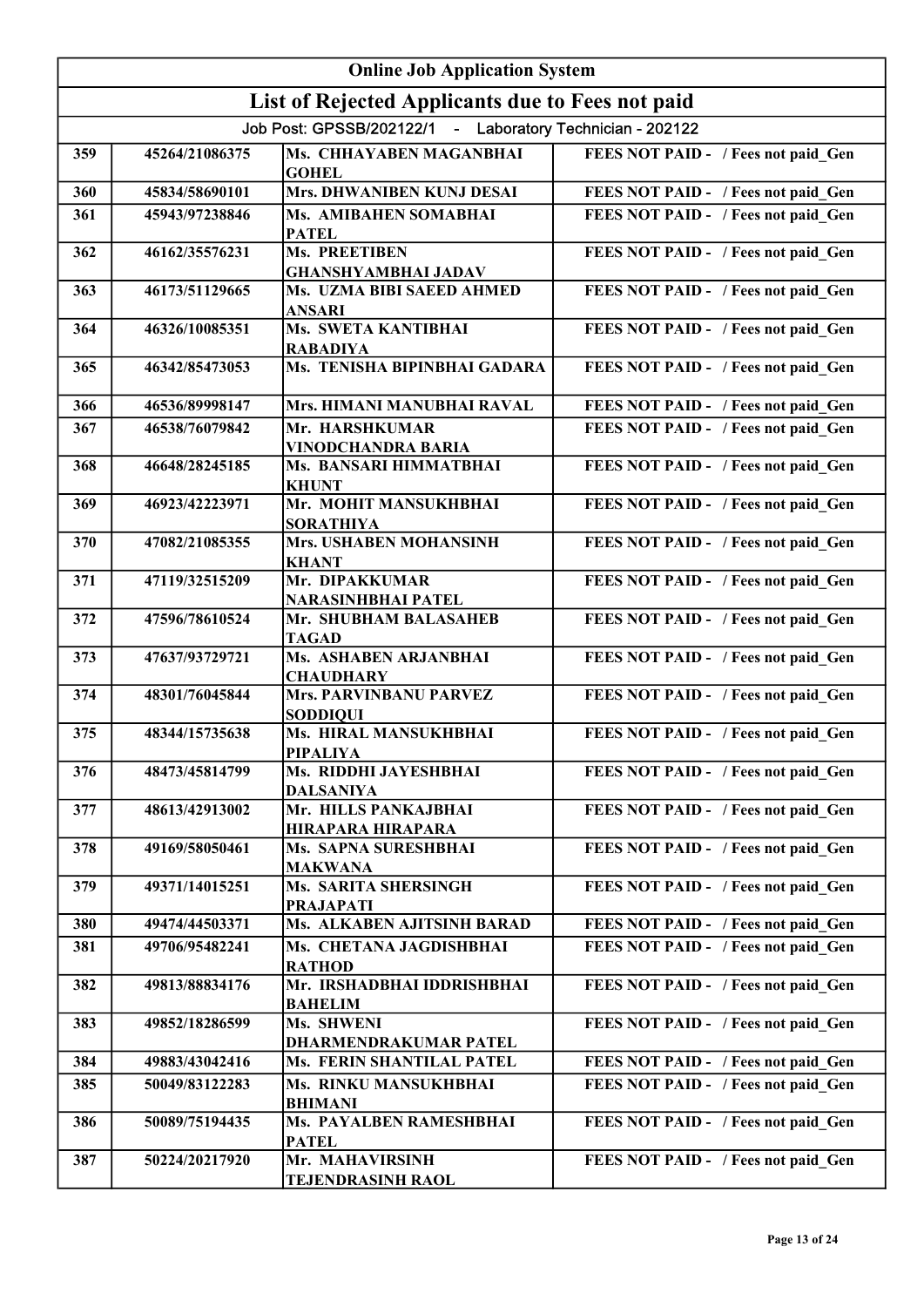| <b>Online Job Application System</b> |                |                                                                   |                                     |
|--------------------------------------|----------------|-------------------------------------------------------------------|-------------------------------------|
|                                      |                | List of Rejected Applicants due to Fees not paid                  |                                     |
|                                      |                | Job Post: GPSSB/202122/1 - Laboratory Technician - 202122         |                                     |
| 388                                  | 50302/78254527 | Ms. JHANVI SUDHIRKUMAR<br><b>PATEL</b>                            | FEES NOT PAID - / Fees not paid Gen |
| 389                                  | 50308/45422752 | Ms. ANKITABEN BAVANJIBHAI<br><b>VEKARIYA</b>                      | FEES NOT PAID - / Fees not paid_Gen |
| 390                                  | 50461/27632313 | Mr. KARTIKKUMAR GOVINDBHAI<br><b>PATEL</b>                        | FEES NOT PAID - / Fees not paid_Gen |
| 391                                  | 50682/50139673 | Mr. HUZEFA NABISARWAR KHAN                                        | FEES NOT PAID - / Fees not paid Gen |
| 392                                  | 50886/71108712 | Ms. DISHABEN MAHENDRABHAI<br><b>PATEL</b>                         | FEES NOT PAID - / Fees not paid Gen |
| 393                                  | 51069/57083745 | Ms. KRUTIKA MUKESHBHAI<br><b>PATEL</b>                            | FEES NOT PAID - / Fees not paid Gen |
| 394                                  | 51128/40825035 | Mr. UTKARSHKUMAR<br><b>MAHESHBHAI PATEL</b>                       | FEES NOT PAID - / Fees not paid Gen |
| 395                                  | 51211/47447186 | Ms. ARATI PRANJIVAN BHAI<br><b>LORIYA</b>                         | FEES NOT PAID - / Fees not paid Gen |
| 396                                  | 51230/14304371 | Ms. KRUTIKA MUKESHBHAI<br><b>PATEL</b>                            | FEES NOT PAID - / Fees not paid Gen |
| 397                                  | 51300/71546784 | Mr. NIMESHKUMAR<br><b>JASVANTSHIH PUROHIT</b>                     | FEES NOT PAID - / Fees not paid Gen |
| 398                                  | 51356/55880365 | Ms. NIRUBA JIVANSANG JADEJA                                       | FEES NOT PAID - / Fees not paid Gen |
| 399                                  | 51370/51436062 | Ms. ARATI PRANJIVAN BHAI<br><b>LORIYA</b>                         | FEES NOT PAID - / Fees not paid Gen |
| 400                                  | 51396/14662378 | Mr. SACHIN BALKRUSHNA<br><b>RAJGOR</b>                            | FEES NOT PAID - / Fees not paid_Gen |
| 401                                  | 51460/92895254 | Ms. HEMANI RAJENDRAKUMAR<br><b>PATEL</b>                          | FEES NOT PAID - / Fees not paid_Gen |
| 402                                  | 51484/50017764 | Ms. MAHENUR<br><b>MAHAMMADHABIB</b><br><b>SAKARIYAWALA</b>        | FEES NOT PAID - / Fees not paid Gen |
| 403                                  | 51522/96860126 | <b>Ms. MAHENUR</b><br><b>MAHAMMADHABIB</b><br><b>SAKARIYAWALA</b> | FEES NOT PAID - / Fees not paid_Gen |
| 404                                  | 51637/96683778 | Mrs. NIRALIBEN KALUBHAI<br><b>KACHHADIA</b>                       | FEES NOT PAID - / Fees not paid Gen |
| 405                                  | 51735/30031099 | Mrs. HINALBEN VITHALBHAI<br><b>SHELADIYA</b>                      | FEES NOT PAID - / Fees not paid Gen |
| 406                                  | 51825/49971890 | Ms. DARSHANA RASHIKBHAI<br><b>VADODARIYA</b>                      | FEES NOT PAID - / Fees not paid Gen |
| 407                                  | 51905/16943953 | Ms. SHIVANI SHAILESHBHAI<br><b>GAJERA</b>                         | FEES NOT PAID - / Fees not paid Gen |
| 408                                  | 51987/85840778 | Ms. MONIKABEN RASIKBHAI<br><b>PATEL</b>                           | FEES NOT PAID - / Fees not paid_Gen |
| 409                                  | 52054/22668167 | Mrs. MITALIBEN PANKAJBHAI<br><b>PATEL</b>                         | FEES NOT PAID - / Fees not paid Gen |
| 410                                  | 52082/22374492 | Ms. HIMANIBEN MUKESHKUMAR<br><b>KANTARIYA</b>                     | FEES NOT PAID - / Fees not paid Gen |
| 411                                  | 52102/89410271 | Mr. ALPESHKUMAR ARVINDBHAI<br><b>BARIYA</b>                       | FEES NOT PAID - / Fees not paid_Gen |
| 412                                  | 52251/36280755 | Ms. JINALBEN<br><b>MAHENDRAKUMAR TRIVEDI</b>                      | FEES NOT PAID - / Fees not paid Gen |
| 413                                  | 52303/63783483 | Mr. MEHULBHAI JETHABHAI<br><b>CHAUDHARY</b>                       | FEES NOT PAID - / Fees not paid Gen |
| 414                                  | 52326/29325295 | Mrs. PRIYANKA SHIVSHANKAR<br><b>MAURYA</b>                        | FEES NOT PAID - / Fees not paid Gen |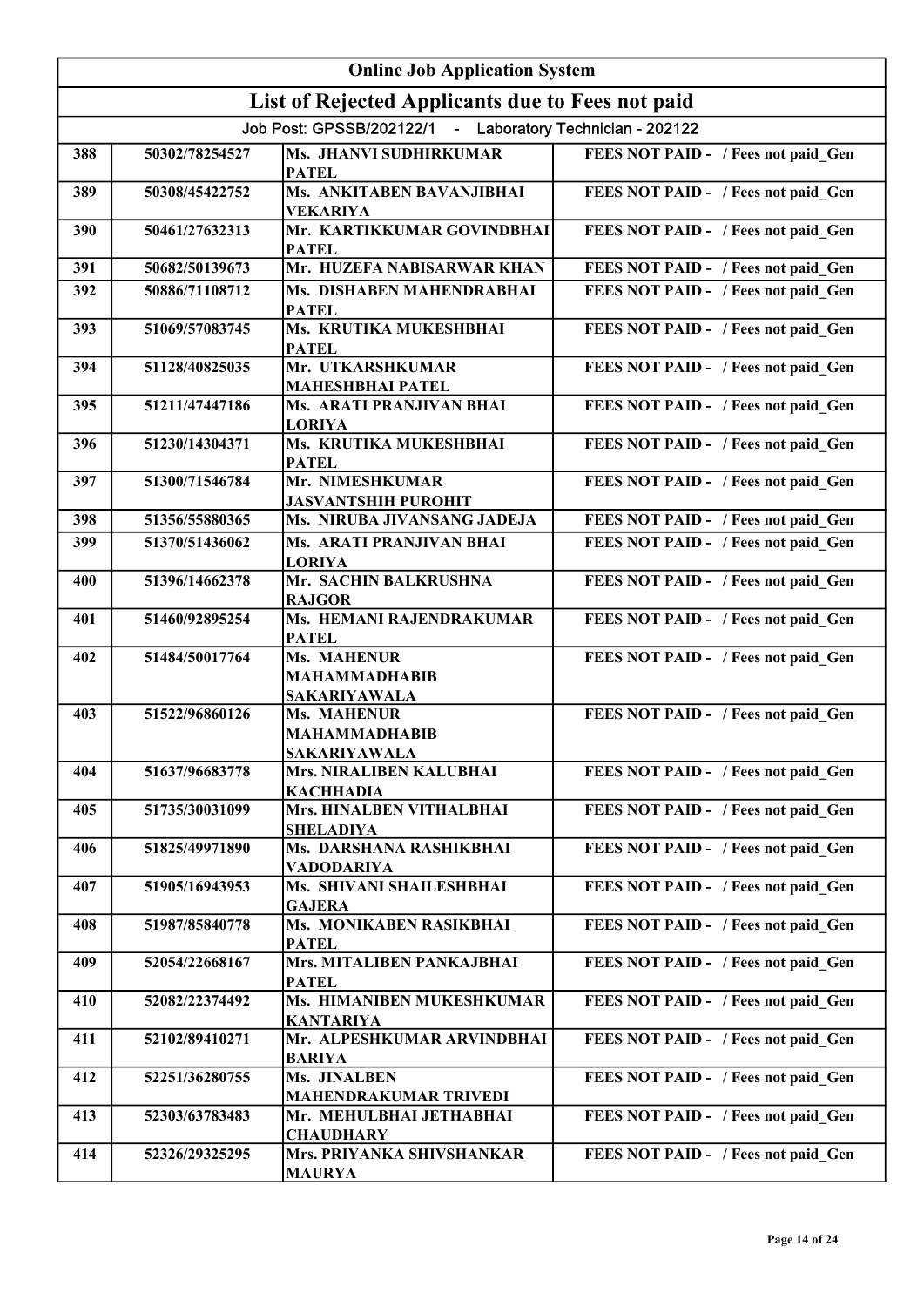|     | <b>Online Job Application System</b> |                                                           |                                     |  |
|-----|--------------------------------------|-----------------------------------------------------------|-------------------------------------|--|
|     |                                      | List of Rejected Applicants due to Fees not paid          |                                     |  |
|     |                                      | Job Post: GPSSB/202122/1 - Laboratory Technician - 202122 |                                     |  |
| 415 | 52350/45987814                       | Ms. JALPA KISHORBHAI<br><b>KAKADIYA</b>                   | FEES NOT PAID - / Fees not paid Gen |  |
| 416 | 52528/25206169                       | <b>Ms. BANSI VINODBHAI</b><br><b>DHAMELIYA</b>            | FEES NOT PAID - / Fees not paid Gen |  |
| 417 | 52623/58430216                       | <b>Ms. MANALI MANSUKHBHAI</b><br><b>KOTADIYA</b>          | FEES NOT PAID - / Fees not paid_Gen |  |
| 418 | 52686/71636449                       | Mr. CHINMAYKUMAR<br><b>KAMALESHBHAI PATEL</b>             | FEES NOT PAID - / Fees not paid_Gen |  |
| 419 | 52693/63905378                       | Ms. PRACHI MANUBHAI PATEL                                 | FEES NOT PAID - / Fees not paid Gen |  |
| 420 | 52750/53504827                       | <b>Ms. PRACHI MANUBHAI PATEL</b>                          | FEES NOT PAID - / Fees not paid Gen |  |
| 421 | 52770/50628121                       | Ms. FORAM HASMUKH SOLANKI                                 | FEES NOT PAID - / Fees not paid Gen |  |
| 422 | 52929/45949550                       | <b>Mrs. KRUPABEN NIRAV PATEL</b>                          | FEES NOT PAID - / Fees not paid_Gen |  |
| 423 | 53118/99441054                       | Mr. MAULIKKUMAR DIPINJI<br><b>PARMAR</b>                  | FEES NOT PAID - / Fees not paid Gen |  |
| 424 | 53658/73999424                       | Ms. SHWETABEN JASVANTBHAI<br><b>ABHANGI</b>               | FEES NOT PAID - / Fees not paid_Gen |  |
| 425 | 53981/58991459                       | Ms. PRIYANKA DINESH CHANDRA<br><b>BHARDWAJ</b>            | FEES NOT PAID - / Fees not paid_Gen |  |
| 426 | 54241/23961667                       | <b>Mrs. NANDINI VINODBHAI</b><br><b>UPADHYAY</b>          | FEES NOT PAID - / Fees not paid_Gen |  |
| 427 | 54277/79425004                       | Ms. SHRUTI RAMESHBHAI<br>VADODARIYA                       | FEES NOT PAID - / Fees not paid Gen |  |
| 428 | 54353/91417596                       | Ms. DHARA HITESHBHAI<br><b>RAJPURA</b>                    | FEES NOT PAID - / Fees not paid_Gen |  |
| 429 | 54527/50361632                       | Mrs. NIKITABEN RAMESHBHAI<br><b>BHANDARI</b>              | FEES NOT PAID - / Fees not paid_Gen |  |
| 430 | 54532/45386777                       | Mr. KAUSHIKKUMAR<br><b>DINESHBHAI RAJGOR</b>              | FEES NOT PAID - / Fees not paid Gen |  |
| 431 | 54648/60164434                       | Mrs. SONALI NEEL MAJITHIA                                 | FEES NOT PAID - / Fees not paid Gen |  |
| 432 | 54759/68023745                       | Mr. MAYANKKUMAR<br><b>CHANDRAKANT PATEL</b>               | FEES NOT PAID - / Fees not paid Gen |  |
| 433 | 54849/56906154                       | Ms. DARSHIKABA KISHORSINH<br><b>JADEJA</b>                | FEES NOT PAID - / Fees not paid Gen |  |
| 434 | 55161/33960115                       | Mr. RAJESHBHAI SOMABHAI<br><b>DAMOR</b>                   | FEES NOT PAID - / Fees not paid Gen |  |
| 435 | 55182/39872553                       | <b>Mrs. NIKITA PARESH</b><br><b>VADHVANIYA</b>            | FEES NOT PAID - / Fees not paid_Gen |  |
| 436 | 55478/43222695                       | Ms. POOJA MANSUKHBHAI<br><b>JIVANI</b>                    | FEES NOT PAID - / Fees not paid Gen |  |
| 437 | 55776/78486910                       | Ms. DINAL GHANSHYAMBHAI<br><b>THUMMAR</b>                 | FEES NOT PAID - / Fees not paid Gen |  |
| 438 | 55895/88296672                       | Ms. TWINKALKUMARI<br>SANJAYBHAI PATEL                     | FEES NOT PAID - / Fees not paid Gen |  |
| 439 | 55931/43907152                       | Ms. POOJA MUKESHBHAI SEJVAL                               | FEES NOT PAID - / Fees not paid Gen |  |
| 440 | 56053/70145479                       | Mrs. HEENA RAJESHBHAI<br><b>RAMOLIYA</b>                  | FEES NOT PAID - / Fees not paid Gen |  |
| 441 | 56233/46721144                       | Ms. PRIYANKA SATISH MOTA                                  | FEES NOT PAID - / Fees not paid Gen |  |
| 442 | 56312/24722570                       | Mr. JAYDIP HARSHADRY JOSHI                                | FEES NOT PAID - / Fees not paid Gen |  |
| 443 | 56397/99136770                       | Mr. HEMENDRA BHARATBHAI<br><b>PATEL</b>                   | FEES NOT PAID - / Fees not paid_Gen |  |
| 444 | 56496/98866214                       | Ms. RADHIKABEN ASHVINBHAI<br><b>TRAPASIYA</b>             | FEES NOT PAID - / Fees not paid_Gen |  |
| 445 | 56736/49354632                       | Mrs. KRUPA KRUNALBHAI<br><b>BAGATHARA</b>                 | FEES NOT PAID - / Fees not paid Gen |  |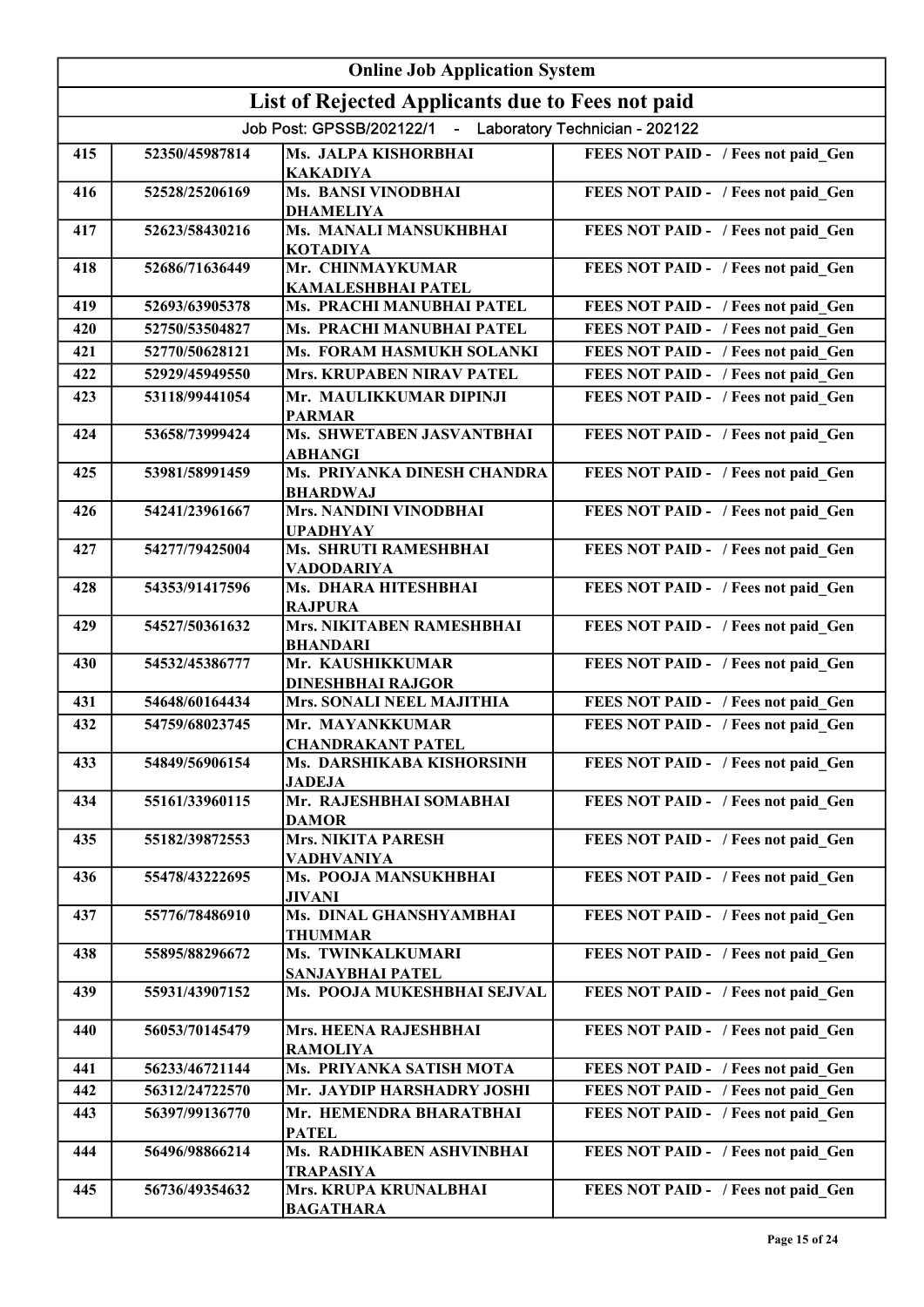|     | <b>Online Job Application System</b> |                                                           |                                     |  |
|-----|--------------------------------------|-----------------------------------------------------------|-------------------------------------|--|
|     |                                      | List of Rejected Applicants due to Fees not paid          |                                     |  |
|     |                                      | Job Post: GPSSB/202122/1 - Laboratory Technician - 202122 |                                     |  |
| 446 | 56764/24465783                       | Ms. PRIYABEN ATULKUMAR<br><b>PATEL</b>                    | FEES NOT PAID - / Fees not paid Gen |  |
| 447 | 57222/57746128                       | Ms. JAYNA DEEPAKBHAI<br><b>GONDALIYA</b>                  | FEES NOT PAID - / Fees not paid Gen |  |
| 448 | 57408/99643189                       | <b>Ms. SHRADDHABEN</b><br>HASMUKHBHAI KUKADIYA            | FEES NOT PAID - / Fees not paid Gen |  |
| 449 | 57861/28767551                       | Ms. JINAL MAHESHBHAI PATEL                                | FEES NOT PAID - / Fees not paid Gen |  |
| 450 | 57863/94508713                       | Ms. SONALBEN AMBALAL PATEL                                | FEES NOT PAID - / Fees not paid Gen |  |
| 451 | 57950/30675909                       | Mr. MEHUL BHAKABHAI<br><b>BHARWAD</b>                     | FEES NOT PAID - / Fees not paid_Gen |  |
| 452 | 58137/62797294                       | Mr. RAJAANKUR GABHUSINH<br><b>RATHOD</b>                  | FEES NOT PAID - / Fees not paid Gen |  |
| 453 | 58154/20049454                       | Mr. MOHIT AMARUTBHAI VIDJA                                | FEES NOT PAID - / Fees not paid Gen |  |
| 454 | 58377/60470584                       | Ms. DIKSHITABEN TULASIBHAI<br><b>GABANI</b>               | FEES NOT PAID - / Fees not paid Gen |  |
| 455 | 58397/63280435                       | Mrs. KOMAL BABULAL NAKRANI                                | FEES NOT PAID - / Fees not paid Gen |  |
| 456 | 58550/38421988                       | Mrs. HANI MANUBHAI GOJARIYA                               | FEES NOT PAID - / Fees not paid Gen |  |
| 457 | 58576/90186101                       | Ms. NAUTAMI KAUSHIKKUMAR<br><b>PATEL</b>                  | FEES NOT PAID - / Fees not paid Gen |  |
| 458 | 58805/60411007                       | Mr. HARSHIL RAMESHBHAI<br><b>AKBARI</b>                   | FEES NOT PAID - / Fees not paid_Gen |  |
| 459 | 58816/44229801                       | Mr. NISHILKUMAR RAJESHBHAI<br><b>PATEL</b>                | FEES NOT PAID - / Fees not paid Gen |  |
| 460 | 58826/64884632                       | Ms. JASMINBANU KUTBEAALAM<br><b>ANSARI JULAYA</b>         | FEES NOT PAID - / Fees not paid Gen |  |
| 461 | 58891/67812382                       | Ms. UZMA BIBI SAEED AHMED<br><b>ANSARI</b>                | FEES NOT PAID - / Fees not paid Gen |  |
| 462 | 58903/10246936                       | <b>Ms. SUHANIBEN MANUBHAI</b><br><b>PATEL</b>             | FEES NOT PAID - / Fees not paid Gen |  |
| 463 | 58950/70521626                       | Mrs. JINALBEN NITINKUMAR<br><b>JOSHI</b>                  | FEES NOT PAID - / Fees not paid Gen |  |
| 464 | 59028/15165010                       | Mr. PARTHKUMAR RAMESHBHAI<br><b>PATEL</b>                 | FEES NOT PAID - / Fees not paid Gen |  |
| 465 | 59174/11498479                       | Mr. NIKUNJ AVASHARBHAI<br><b>PATEL</b>                    | FEES NOT PAID - / Fees not paid Gen |  |
| 466 | 59266/40702631                       | Mr. HARSHIL RAMESHBHAI<br><b>AKBARI</b>                   | FEES NOT PAID - / Fees not paid_Gen |  |
| 467 | 59354/33598893                       | Mr. SATISHKUMAR MELABHAI<br><b>GOHEL</b>                  | FEES NOT PAID - / Fees not paid Gen |  |
| 468 | 59359/55359145                       | Mr. HARSHIL RAMESHBHAI<br><b>AKBARI</b>                   | FEES NOT PAID - / Fees not paid Gen |  |
| 469 | 59393/68306279                       | Mr. VIPULKUMAR PRAVINBHAI<br><b>PATEL</b>                 | FEES NOT PAID - / Fees not paid Gen |  |
| 470 | 59432/99385855                       | Mrs. KHUSHBUBEN BALVANTSINH<br><b>RAULAJI</b>             | FEES NOT PAID - / Fees not paid Gen |  |
| 471 | 59538/39588131                       | Mr. SANYAM RAJESHKUMAR<br><b>PATEL</b>                    | FEES NOT PAID - / Fees not paid Gen |  |
| 472 | 59645/48310160                       | Ms. CHARMI NARENDRAKUMAR<br><b>JOSHI</b>                  | FEES NOT PAID - / Fees not paid Gen |  |
| 473 | 59757/17081771                       | Ms. GULNAJ ABDULRAHIM BADI                                | FEES NOT PAID - / Fees not paid Gen |  |
| 474 | 59983/25843837                       | Mrs. ROSHNIBEN GANPATBHAI<br><b>PATEL</b>                 | FEES NOT PAID - / Fees not paid Gen |  |
| 475 | 60015/82656900                       | Mr. DHAVAL MAHESHBHAI<br><b>SOREEYA</b>                   | FEES NOT PAID - / Fees not paid Gen |  |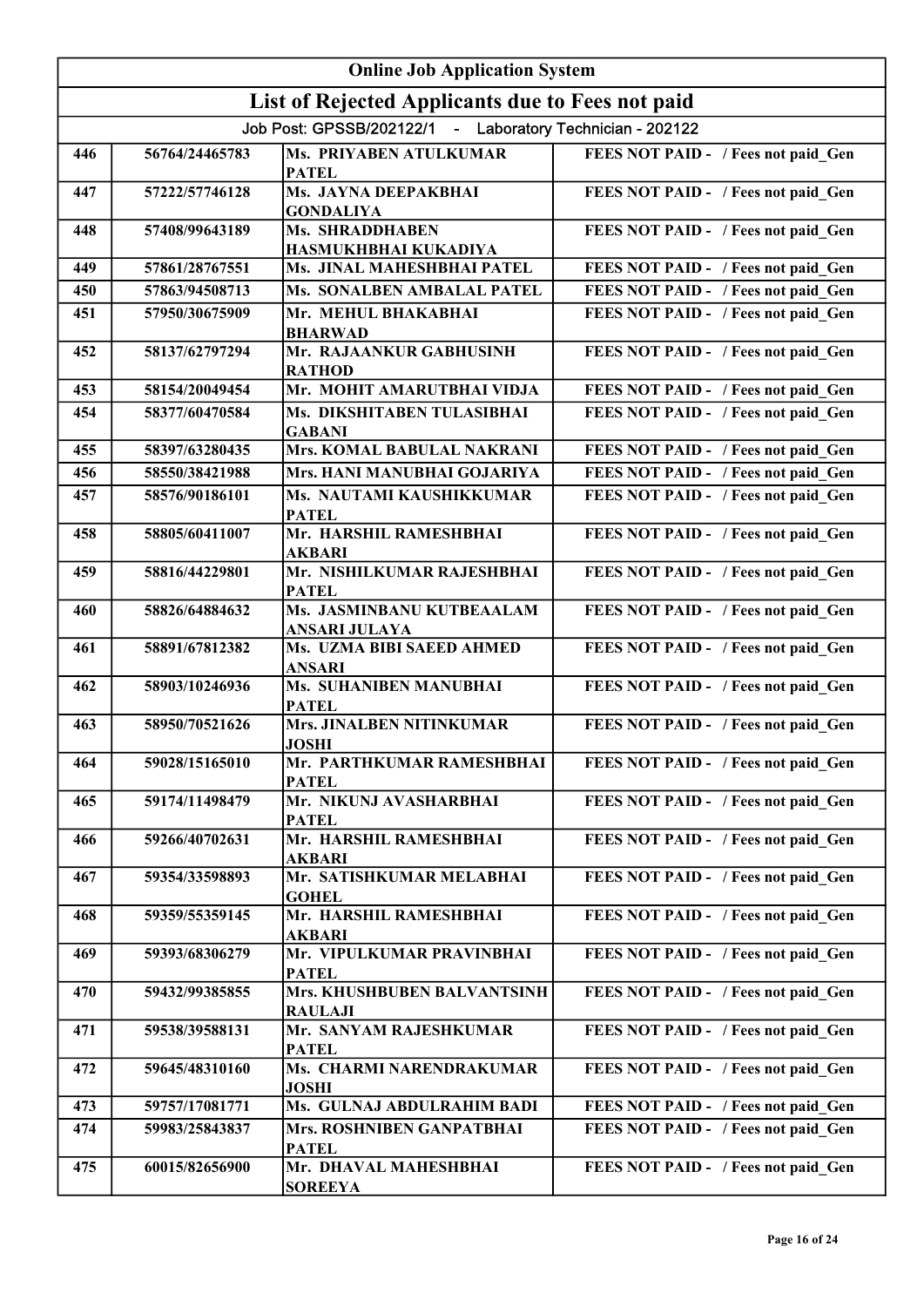| <b>Online Job Application System</b> |                |                                                           |                                     |
|--------------------------------------|----------------|-----------------------------------------------------------|-------------------------------------|
|                                      |                | List of Rejected Applicants due to Fees not paid          |                                     |
|                                      |                | Job Post: GPSSB/202122/1 - Laboratory Technician - 202122 |                                     |
| 476                                  | 60395/42071425 | Ms. VANDANA ASHOKKUMAR<br><b>PATEL</b>                    | FEES NOT PAID - / Fees not paid Gen |
| 477                                  | 60702/87859767 | <b>Mrs. PRIYAL KUMARI</b><br>ARVINDBHAI PATEL             | FEES NOT PAID - / Fees not paid_Gen |
| 478                                  | 61097/20908830 | Mrs. NILAM BHAVESHBHAI PATEL                              | FEES NOT PAID - / Fees not paid_Gen |
| 479                                  | 61131/72810263 | Mr. SANDIPKUMAR PRAVINBHAI<br><b>PATEL</b>                | FEES NOT PAID - / Fees not paid_Gen |
| 480                                  | 61182/93278299 | Ms. HARSHANABA PRADIPSINH<br><b>CHAMPAVAT</b>             | FEES NOT PAID - / Fees not paid_Gen |
| 481                                  | 61252/93218386 | Ms. BHAKTI RAJESHBHAI<br><b>КАСННІҮА</b>                  | FEES NOT PAID - / Fees not paid_Gen |
| 482                                  | 61563/88849673 | <b>Ms. KAJAL AJAYSING FULARE</b>                          | FEES NOT PAID - / Fees not paid Gen |
| 483                                  | 61756/58746703 | Ms. HETVI HARESHBHAI<br><b>GADHIYA</b>                    | FEES NOT PAID - / Fees not paid Gen |
| 484                                  | 61826/98663173 | Mr. VIRENDRASINH GANPATSINH<br><b>THAKOR</b>              | FEES NOT PAID - / Fees not paid Gen |
| 485                                  | 61879/13592465 | Mr. DHRUVKUMAR<br><b>SHAILESHBHAI TRIVEDI</b>             | FEES NOT PAID - / Fees not paid Gen |
| 486                                  | 61898/87033292 | Mr. NARENDRAKUMAR<br><b>JAVARABHAI TABHIYAR</b>           | FEES NOT PAID - / Fees not paid Gen |
| 487                                  | 62226/16056173 | Ms. MEGHABAHEN<br><b>RAKESHKUMAR MODI</b>                 | FEES NOT PAID - / Fees not paid Gen |
| 488                                  | 62246/97705099 | Ms. PALAK AMRUTBHAI<br><b>PRAJAPATI</b>                   | FEES NOT PAID - / Fees not paid Gen |
| 489                                  | 62265/96605572 | Ms. MANSI RAJESHBHAI ADROJA                               | FEES NOT PAID - / Fees not paid Gen |
| 490                                  | 62285/12135151 | Ms. HARSIDDHI NATVARBHAI<br><b>PATEL</b>                  | FEES NOT PAID - / Fees not paid_Gen |
| 491                                  | 62286/47075278 | <b>Mrs. SONALI NEEL MAJITHIA</b>                          | FEES NOT PAID - / Fees not paid Gen |
| 492                                  | 62456/20257971 | Mrs. PRACHI HARMIT DHAGAT                                 | FEES NOT PAID - / Fees not paid Gen |
| 493                                  | 62485/33325641 | Mr. IRSHAD BHAI ILIYASBHAI<br><b>UMATIYA</b>              | FEES NOT PAID - / Fees not paid Gen |
| 494                                  | 62623/96601274 | Mr. PARAG NARANBHAI VAJA                                  | FEES NOT PAID - / Fees not paid Gen |
| 495                                  | 62634/17101077 | Ms. SAKERAFATEMA<br>KHADIMHUSEN RAJPURA                   | FEES NOT PAID - / Fees not paid Gen |
| 496                                  | 62919/40490840 | <b>Mrs. SIDDHIKABEN</b><br><b>MANAHARBHAI PATEL</b>       | FEES NOT PAID - / Fees not paid Gen |
| 497                                  | 62931/11307448 | Ms. MITALBEN ASHOKBHAI<br><b>KATRODIYA</b>                | FEES NOT PAID - / Fees not paid Gen |
| 498                                  | 62969/89190788 | <b>Ms. TANVIBEN VINODBHAI</b><br><b>RUDANI</b>            | FEES NOT PAID - / Fees not paid Gen |
| 499                                  | 63145/36399296 | Mrs. DHARINI BHARATKUMAR<br><b>VYAS</b>                   | FEES NOT PAID - / Fees not paid Gen |
| 500                                  | 63240/98024151 | Ms. BANSI GIRISHBHAI SAVALIYA                             | FEES NOT PAID - / Fees not paid Gen |
| 501                                  | 63293/20930067 | Mrs. HITESHREE NAYAN PATEL                                | FEES NOT PAID - / Fees not paid Gen |
| 502                                  | 63715/36195305 | Ms. HETVI HARESHBHAI<br><b>GADHIYA</b>                    | FEES NOT PAID - / Fees not paid Gen |
| 503                                  | 63733/64139034 | Ms. CHHAYABEN<br>KIRARTIKUMAR JOSHI                       | FEES NOT PAID - / Fees not paid Gen |
| 504                                  | 63827/39293052 | Ms. TRUPTI KANTIBHAI FALDU                                | FEES NOT PAID - / Fees not paid Gen |
| 505                                  | 63934/39217879 | Ms. GOPI PARASOTTAMBHAI<br><b>SHELADIYA</b>               | FEES NOT PAID - / Fees not paid Gen |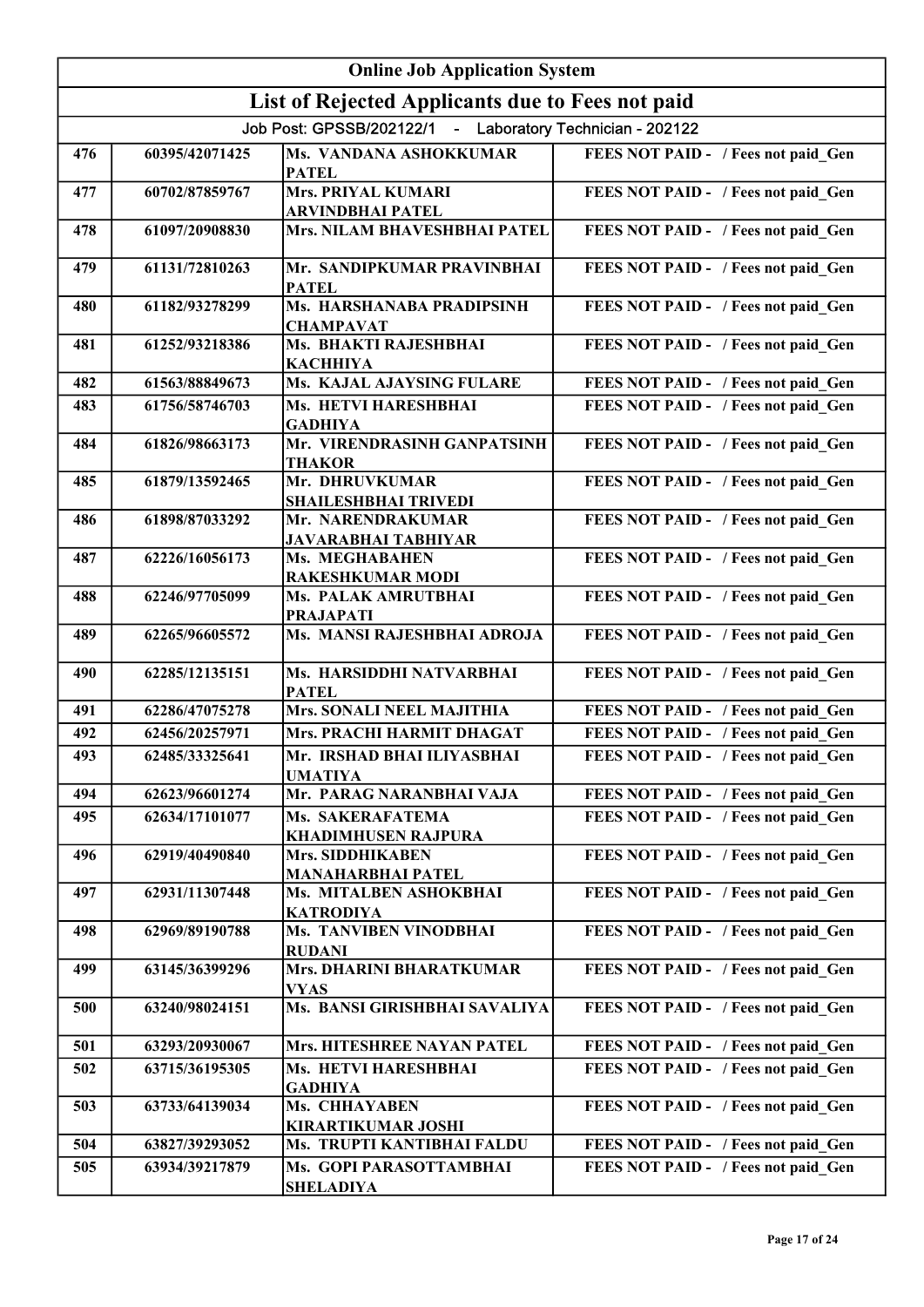|     | <b>Online Job Application System</b> |                                                           |                                     |  |
|-----|--------------------------------------|-----------------------------------------------------------|-------------------------------------|--|
|     |                                      | List of Rejected Applicants due to Fees not paid          |                                     |  |
|     |                                      | Job Post: GPSSB/202122/1 - Laboratory Technician - 202122 |                                     |  |
| 506 | 64249/97343591                       | Mr. VIPUL RAMNIKBHAI<br><b>POSHIYA</b>                    | FEES NOT PAID - / Fees not paid Gen |  |
| 507 | 64425/59822731                       | Mr. NARESHKUMAR HIRABHAI<br><b>SONI</b>                   | FEES NOT PAID - / Fees not paid_Gen |  |
| 508 | 64436/34978318                       | <b>Ms. KRUPABEN GOVINDBHAI</b><br><b>PATEL</b>            | FEES NOT PAID - / Fees not paid_Gen |  |
| 509 | 64706/78992297                       | Ms. BINALBEN KAMLESHKUMAR<br><b>GAMI</b>                  | FEES NOT PAID - / Fees not paid Gen |  |
| 510 | 64854/21442071                       | Mr. ALPESH VAJUBHAI VANIYA                                | FEES NOT PAID - / Fees not paid Gen |  |
| 511 | 65216/41292960                       | Ms. VAIDEHEE DINESHBHAI<br><b>BAVARVA</b>                 | FEES NOT PAID - / Fees not paid Gen |  |
| 512 | 65220/47964830                       | Ms. CHETANA BHANJIBHAI<br><b>FEFAR</b>                    | FEES NOT PAID - / Fees not paid Gen |  |
| 513 | 65296/24885400                       | <b>Mrs. KRISHNABEN DIXITKUMAR</b><br><b>PATEL</b>         | FEES NOT PAID - / Fees not paid_Gen |  |
| 514 | 65442/36021191                       | Ms. PRIYANKA ATULBHAI<br><b>BAGSARIYA</b>                 | FEES NOT PAID - / Fees not paid_Gen |  |
| 515 | 65469/14186489                       | Mrs. GIRISHA RAMESHBHAI<br><b>VAISHNAV</b>                | FEES NOT PAID - / Fees not paid Gen |  |
| 516 | 65474/49503825                       | Mr. DIXIT DALSABHAI PATEL                                 | FEES NOT PAID - / Fees not paid Gen |  |
| 517 | 65716/95043418                       | Mr. DARSHAN BABUBHAI KUCHA                                | FEES NOT PAID - / Fees not paid Gen |  |
| 518 | 65883/35489272                       | Mr. SUNILKUMAR<br>RAJENDRAKUMAR MAKAVANA                  | FEES NOT PAID - / Fees not paid Gen |  |
| 519 | 65895/25603667                       | Ms. MANJUBEN MADHABHAI<br><b>CHAUDHARI</b>                | FEES NOT PAID - / Fees not paid_Gen |  |
| 520 | 65906/94704528                       | Mrs. AESHA AJAY GOYAL                                     | FEES NOT PAID - / Fees not paid Gen |  |
| 521 | 65917/79678055                       | Ms. MONABAHEN KAILASBHAI<br><b>MISTRY</b>                 | FEES NOT PAID - / Fees not paid Gen |  |
| 522 | 65923/79695948                       | Mr. DHARMESHKUMAR HIRALAL<br><b>SHARMA</b>                | FEES NOT PAID - / Fees not paid Gen |  |
| 523 | 66004/69441097                       | <b>Ms. MANSI PANKAJKUMAR</b><br><b>PATEL</b>              | FEES NOT PAID - / Fees not paid Gen |  |
| 524 | 66229/74295972                       | Mr. VIRAG RAJESHBHAI<br><b>RACHHADIYA</b>                 | FEES NOT PAID - / Fees not paid_Gen |  |
| 525 | 66322/80188075                       | Ms. BHAGYASHRI RAMESHBAI<br><b>BHIMANI</b>                | FEES NOT PAID - / Fees not paid_Gen |  |
| 526 | 66396/71564516                       | Mr. HARPALSINH DILIPSINH<br><b>MAHIDA</b>                 | FEES NOT PAID - / Fees not paid Gen |  |
| 527 | 66506/85045403                       | Ms. RITU GOVINDBHAI PRITMANI                              | FEES NOT PAID - / Fees not paid Gen |  |
| 528 | 66537/41542770                       | Mr. MAHESH PRAHALADBHAI<br><b>PATEL</b>                   | FEES NOT PAID - / Fees not paid Gen |  |
| 529 | 66630/80437577                       | Ms. HETVI HARESHBHAI<br><b>GADHIYA</b>                    | FEES NOT PAID - / Fees not paid Gen |  |
| 530 | 66696/14941341                       | Mr. JAYESHKUMAR RAJUBHAI<br><b>SOLANKI</b>                | FEES NOT PAID - / Fees not paid Gen |  |
| 531 | 66730/79246392                       | Ms. RIDHDHIBEN<br>RAMESHCHANDRA PATEL                     | FEES NOT PAID - / Fees not paid Gen |  |
| 532 | 67110/14513907                       | Mr. AVON SHAILESHBHAI PATEL                               | FEES NOT PAID - / Fees not paid Gen |  |
| 533 | 67123/59929361                       | <b>Ms. KINJAL PRAVINBHAI PATEL</b>                        | FEES NOT PAID - / Fees not paid Gen |  |
| 534 | 67178/81209686                       | Mr. HARSHIL RAMESHBHAI<br>AKBARI                          | FEES NOT PAID - / Fees not paid Gen |  |
| 535 | 67350/28086018                       | Ms. GAYATRIBEN RATANSINH<br><b>PAVAR</b>                  | FEES NOT PAID - / Fees not paid_Gen |  |
| 536 | 67439/13209011                       | Ms. PRIYANKA BHARATBHAI<br><b>RANK</b>                    | FEES NOT PAID - / Fees not paid_Gen |  |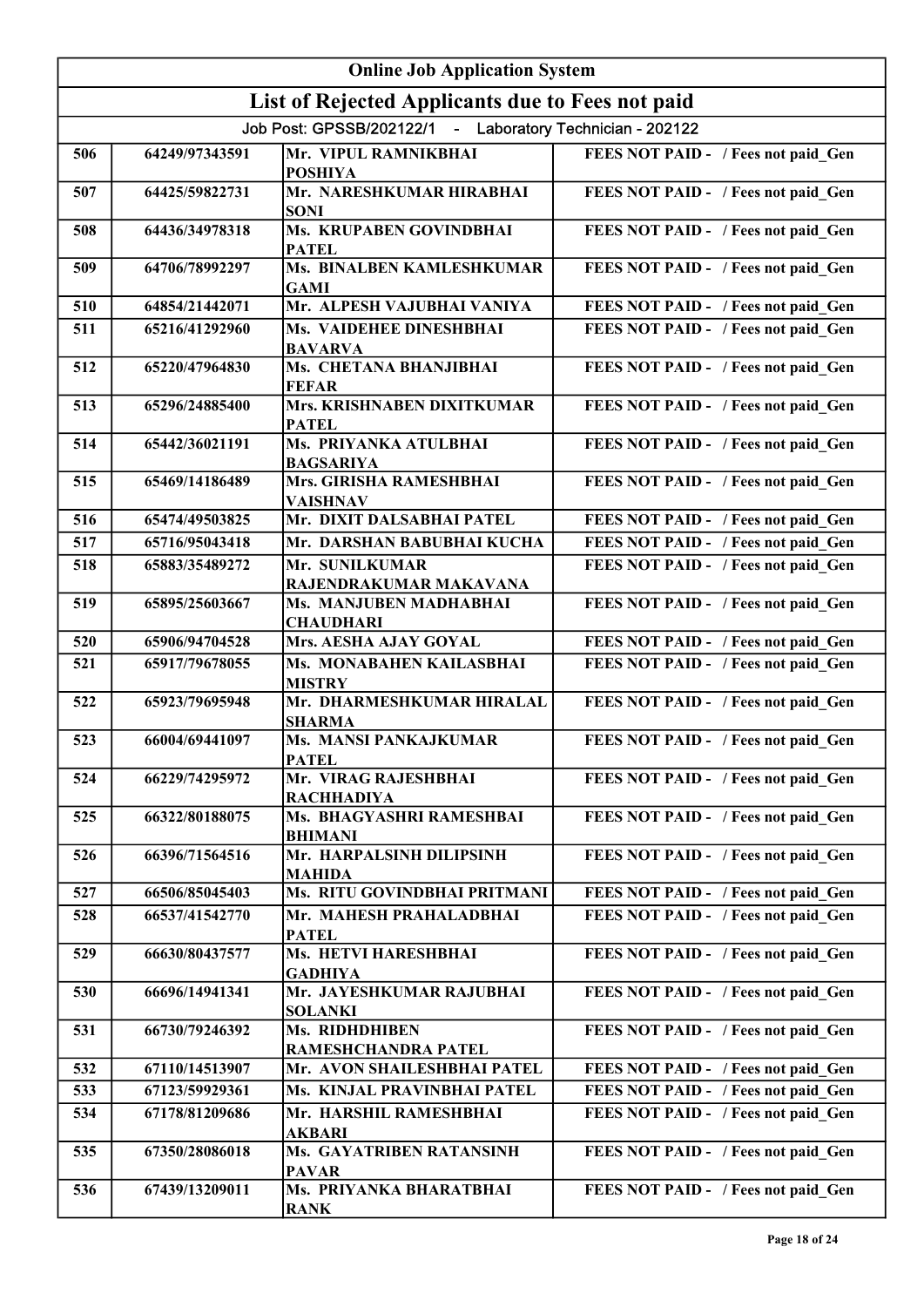|     | <b>Online Job Application System</b> |                                                           |                                     |  |
|-----|--------------------------------------|-----------------------------------------------------------|-------------------------------------|--|
|     |                                      | List of Rejected Applicants due to Fees not paid          |                                     |  |
|     |                                      | Job Post: GPSSB/202122/1 - Laboratory Technician - 202122 |                                     |  |
| 537 | 67692/10288159                       | <b>Ms. ADITI MAHESHKUMAR</b><br><b>PATHAK</b>             | FEES NOT PAID - / Fees not paid Gen |  |
| 538 | 67802/60826979                       | Mr. ALPESH VAJUBHAI VANIYA                                | FEES NOT PAID - / Fees not paid_Gen |  |
| 539 | 67947/18952868                       | Ms. SHRUTIBAHEN<br><b>MANSUKHBHAI RADADIYA</b>            | FEES NOT PAID - / Fees not paid Gen |  |
| 540 | 68358/24841046                       | Ms. MADHU UKABHAI CHOTHANI                                | FEES NOT PAID - / Fees not paid Gen |  |
| 541 | 68466/16073465                       | Mr. ABHISHEK VITHALBHAI<br><b>DOBARIYA</b>                | FEES NOT PAID - / Fees not paid Gen |  |
| 542 | 68564/10663685                       | Ms. RAFIA FARIDBHAI MALEK                                 | FEES NOT PAID - / Fees not paid Gen |  |
| 543 | 68710/35897096                       | Ms. AMISHABEN PAVANBHAI<br><b>TIWARI</b>                  | FEES NOT PAID - / Fees not paid Gen |  |
| 544 | 68726/82119052                       | Ms. KHUSHBU RAJNIBHAI<br><b>MAKHASANA</b>                 | FEES NOT PAID - / Fees not paid Gen |  |
| 545 | 68777/91458110                       | Ms. DEESHA DEEPAK BHAI<br><b>PAREKH</b>                   | FEES NOT PAID - / Fees not paid Gen |  |
| 546 | 68799/28479277                       | <b>Ms. VIDHIBEN HARILAL</b><br><b>VITTHALAPARA</b>        | FEES NOT PAID - / Fees not paid_Gen |  |
| 547 | 69053/71493165                       | Mr. UTKARSHKUMAR<br><b>MAHESHBHAI PATEL</b>               | FEES NOT PAID - / Fees not paid_Gen |  |
| 548 | 69055/54029645                       | <b>Mrs. DIPALBEN HITENKUMAR</b><br><b>PATEL</b>           | FEES NOT PAID - / Fees not paid_Gen |  |
| 549 | 69090/75076655                       | Mr. FAIJANMAHAMMAD<br><b>FARUKBHAI VORA</b>               | FEES NOT PAID - / Fees not paid_Gen |  |
| 550 | 69229/57966426                       | Ms. DISHABEN HITENDRABHAI<br><b>PATEL</b>                 | FEES NOT PAID - / Fees not paid_Gen |  |
| 551 | 69265/53976134                       | Ms. ZANKHANABEN<br><b>VISHNUPRASAD PATEL</b>              | FEES NOT PAID - / Fees not paid_Gen |  |
| 552 | 69353/58916368                       | Ms. KHUSHI BIPINBHAI PATEL                                | FEES NOT PAID - / Fees not paid Gen |  |
| 553 | 69542/48177700                       | Ms. DIVYABEN PRAVINBHAI<br><b>PARAJIYA</b>                | FEES NOT PAID - / Fees not paid Gen |  |
| 554 | 69712/15579111                       | Ms. MONIKABEN DINESHBHAI<br><b>TALAVANIYA</b>             | FEES NOT PAID - / Fees not paid Gen |  |
| 555 | 69730/34917071                       | Ms. KHUSHI BIPINBHAI PATEL                                | FEES NOT PAID - / Fees not paid Gen |  |
| 556 | 69986/65045211                       | Ms. SHRUTI RAJBAHADUR YADAV                               | FEES NOT PAID - / Fees not paid Gen |  |
| 557 | 70185/94470607                       | Mrs. SHWETA SAYARPURI<br><b>GOSWAMI</b>                   | FEES NOT PAID - / Fees not paid Gen |  |
| 558 | 70257/89973193                       | Ms. NIKITA DILIPBHAI SARVAIYA                             | FEES NOT PAID - / Fees not paid Gen |  |
| 559 | 70261/32732263                       | Ms. SAGUFTABANU<br><b>MAHAMMADJAHEED VHORA</b>            | FEES NOT PAID - / Fees not paid Gen |  |
| 560 | 70316/48054093                       | Ms. DHARA RAJESHBHAI PATEL                                | FEES NOT PAID - / Fees not paid Gen |  |
| 561 | 70320/37914173                       | Mrs. KHUSHBU JAYENTIBHAI<br><b>DHAMELIYA</b>              | FEES NOT PAID - / Fees not paid Gen |  |
| 562 | 70337/75822211                       | Mr. RAVINDRASINH KARANSINH<br><b>RAJ</b>                  | FEES NOT PAID - / Fees not paid Gen |  |
| 563 | 70357/34541918                       | Ms. BANSI GHANSHYAMBHAI<br><b>KARAD</b>                   | FEES NOT PAID - / Fees not paid Gen |  |
| 564 | 70368/24048153                       | Mrs. AKTA BHAGVANDAS<br><b>DAMNIYA</b>                    | FEES NOT PAID - / Fees not paid Gen |  |
| 565 | 70675/64640830                       | Ms. JINAL HARSUKHBHAI<br><b>VEKARIYA</b>                  | FEES NOT PAID - / Fees not paid Gen |  |
| 566 | 70734/96276145                       | Ms. URVISHA GAURISHANKAR<br><b>RAVAL</b>                  | FEES NOT PAID - / Fees not paid Gen |  |
| 567 | 70910/10667749                       | Mr. FARHANBEG AFJALBEG<br><b>MIRZA</b>                    | FEES NOT PAID - / Fees not paid Gen |  |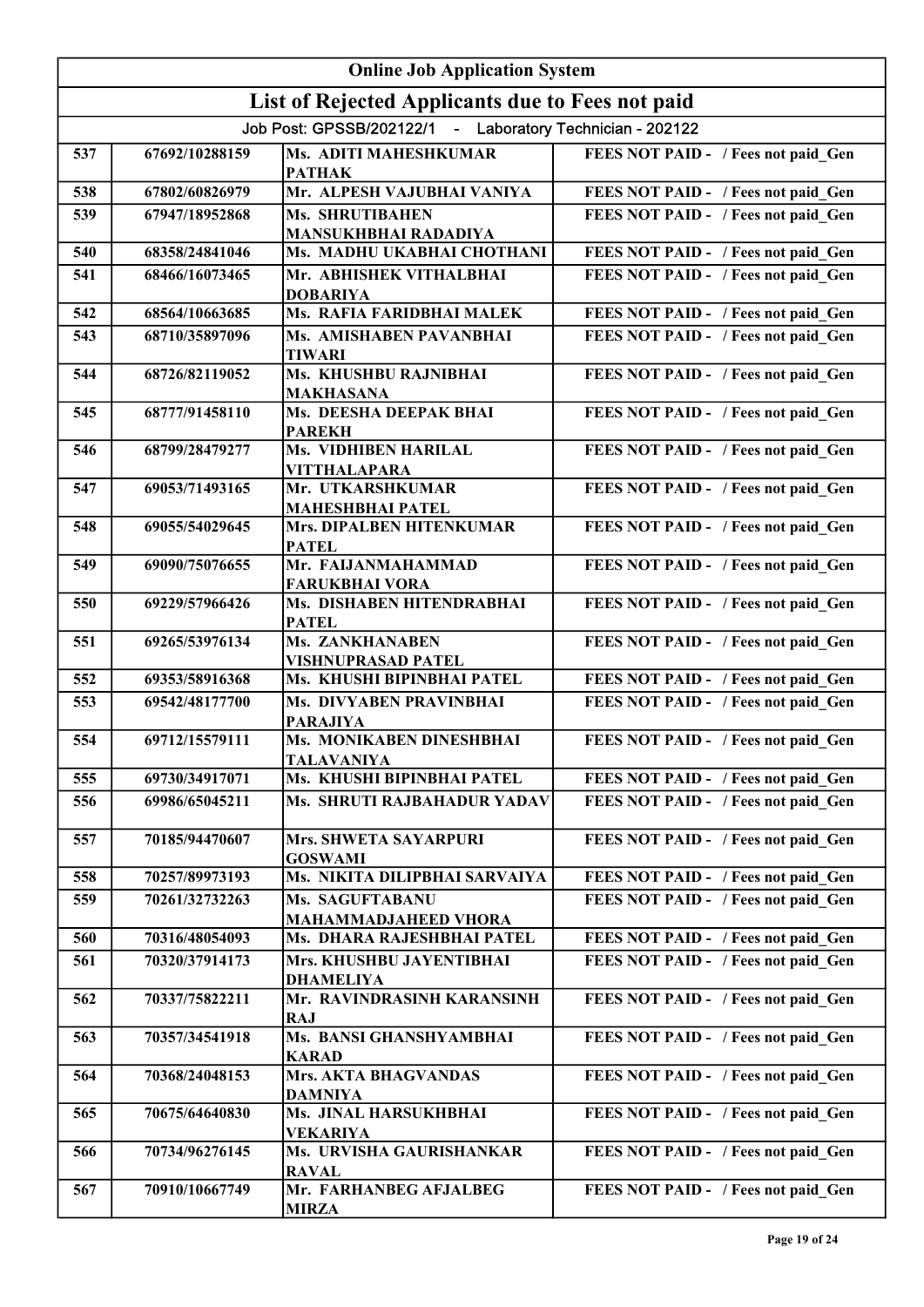|     | <b>Online Job Application System</b> |                                                             |                                     |  |
|-----|--------------------------------------|-------------------------------------------------------------|-------------------------------------|--|
|     |                                      | List of Rejected Applicants due to Fees not paid            |                                     |  |
|     |                                      | Job Post: GPSSB/202122/1 - Laboratory Technician - 202122   |                                     |  |
| 568 | 70981/52828483                       | Mr. SALF SERAJ ANSARI ALI                                   | FEES NOT PAID - / Fees not paid Gen |  |
| 569 | 70997/45465431                       | Ms. SHRUTI RAMESHBHAI TALA                                  | FEES NOT PAID - / Fees not paid Gen |  |
| 570 | 71032/35687649                       | Ms. KRIMA MAHENDRABHAI                                      | FEES NOT PAID - / Fees not paid Gen |  |
|     |                                      | <b>BHANDERI</b>                                             |                                     |  |
| 571 | 71082/75189338                       | Ms. SHRUTI RAMESHBHAI TALA                                  | FEES NOT PAID - / Fees not paid Gen |  |
| 572 | 71096/16065315                       | Mrs. CHETANA HARDIK HARSODA                                 | FEES NOT PAID - / Fees not paid Gen |  |
| 573 | 71195/92627796                       | Ms. DRASHTIBAHEN DILIPBHAI<br><b>PATEL</b>                  | FEES NOT PAID - / Fees not paid Gen |  |
| 574 | 71297/14712405                       | Ms. POOJABEN PARESHBHAI                                     | FEES NOT PAID - / Fees not paid Gen |  |
| 575 | 71574/41179892                       | <b>GAJERA</b><br>Ms. MAHEK JEMINPURI                        | FEES NOT PAID - / Fees not paid Gen |  |
|     |                                      | <b>GOSWAMI</b>                                              |                                     |  |
| 576 | 71689/50463182                       | <b>Ms. BINDUBEN SHANTILAL</b><br><b>BINDUBEN</b>            | FEES NOT PAID - / Fees not paid Gen |  |
| 577 | 71742/44864686                       | Ms. DEVIKA BHARATBHAI<br><b>VISHANI</b>                     | FEES NOT PAID - / Fees not paid Gen |  |
| 578 | 71753/57166466                       | Mr. ASHVINKUMAR<br><b>VISHNUPRASAD BARIA</b>                | FEES NOT PAID - / Fees not paid Gen |  |
| 579 | 71770/85910719                       | Ms. SARIKABEN KANUBHAI NASIT                                | FEES NOT PAID - / Fees not paid_Gen |  |
| 580 | 71856/56071188                       | Ms. HEMANGI TARUNBHAI<br><b>KANDIA</b>                      | FEES NOT PAID - / Fees not paid_Gen |  |
| 581 | 71897/10244723                       | <b>Mrs. HELI SUNNY SHAH</b>                                 | FEES NOT PAID - / Fees not paid Gen |  |
| 582 | 71919/12085902                       | Mrs. HELI SUNNY SHAH                                        | FEES NOT PAID - / Fees not paid Gen |  |
| 583 | 72164/58289834                       | Mr. TIRTHKUMAR<br>DUSHYANTKUMAR DAVE                        | FEES NOT PAID - / Fees not paid_Gen |  |
| 584 | 72176/61760142                       | Mr. NARENDRASINH<br><b>KALYANSINH RATHOD</b>                | FEES NOT PAID - / Fees not paid Gen |  |
| 585 | 72249/26261083                       | Ms. DIXITA SANJAYBHAI                                       | FEES NOT PAID - / Fees not paid Gen |  |
|     |                                      | <b>LIMBASIYA</b>                                            |                                     |  |
| 586 | 72254/23895021                       | Ms. MONIKABEN DINESHBHAI<br><b>TALAVANIYA</b>               | FEES NOT PAID - / Fees not paid Gen |  |
| 587 | 72361/74649081                       | Mrs. HETA DINESHBHAI<br><b>KANSAGARA</b>                    | FEES NOT PAID - / Fees not paid Gen |  |
| 588 | 72427/94902273                       | Mrs. AKTABEN AMBARAMBHAI<br><b>AGHARA</b>                   | FEES NOT PAID - / Fees not paid Gen |  |
| 589 | 72433/94093548                       | Ms. KHUSHALI MANSUKHBHAI<br><b>DHEDHI</b>                   | FEES NOT PAID - / Fees not paid Gen |  |
| 590 | 72529/64454790                       | Mr. VIJAY NARSINHBHAI                                       | FEES NOT PAID - / Fees not paid Gen |  |
| 591 | 72559/31951583                       | <b>KALSARIYA</b><br>Ms. TRUSHA MAHESHBHAI<br><b>GAJARIA</b> | FEES NOT PAID - / Fees not paid Gen |  |
| 592 | 72600/53282797                       | Mr. APURV BHARATBHAI PATEL                                  | FEES NOT PAID - / Fees not paid Gen |  |
| 593 | 72632/71408802                       | Mr. BHUMIK RAJESHBHAI                                       | FEES NOT PAID - / Fees not paid Gen |  |
| 594 | 72633/38476205                       | <b>VADODARIYA</b><br>Ms. DIXITA SANJAYBHAI                  | FEES NOT PAID - / Fees not paid Gen |  |
|     |                                      | <b>LIMBASIYA</b>                                            |                                     |  |
| 595 | 72708/53385143                       | Ms. REEMA ANILBHAI<br><b>KACHHADIYA</b>                     | FEES NOT PAID - / Fees not paid Gen |  |
| 596 | 72721/42762578                       | Mrs. KAJALBEN GULABSINH<br><b>JADAV</b>                     | FEES NOT PAID - / Fees not paid Gen |  |
| 597 | 72795/80679043                       | Mr. SAGAR PRAVINBHAI<br><b>TIMBADIYA</b>                    | FEES NOT PAID - / Fees not paid Gen |  |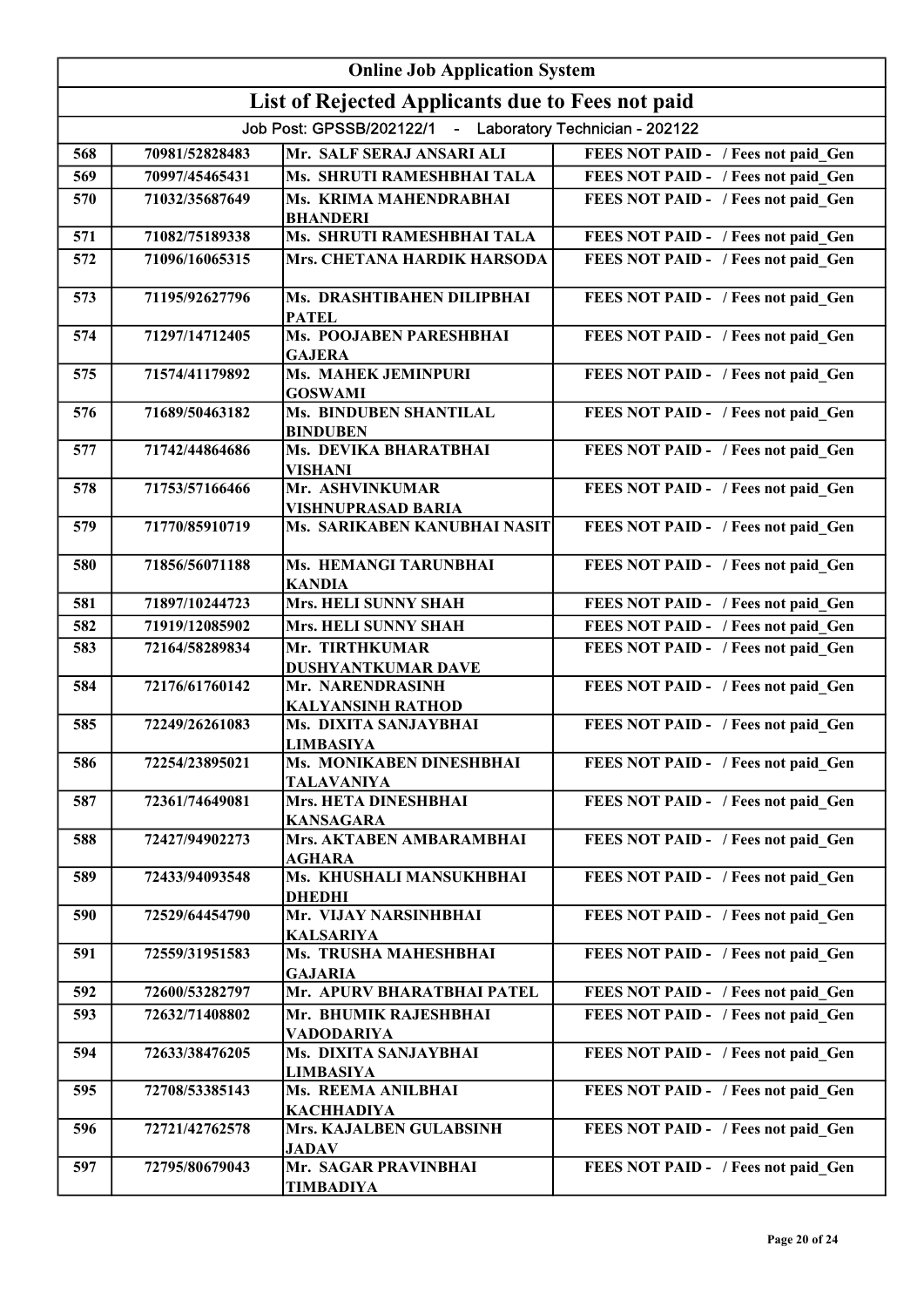| <b>Online Job Application System</b> |                |                                                           |                                     |
|--------------------------------------|----------------|-----------------------------------------------------------|-------------------------------------|
|                                      |                | List of Rejected Applicants due to Fees not paid          |                                     |
|                                      |                | Job Post: GPSSB/202122/1 - Laboratory Technician - 202122 |                                     |
| 598                                  | 72996/76249666 | Mr. HARDIKKUMAR DILIPBHAI<br><b>PATEL</b>                 | FEES NOT PAID - / Fees not paid Gen |
| 599                                  | 73018/96708203 | Ms. NIDHI RAJESHBHAI<br><b>SANGHANI</b>                   | FEES NOT PAID - / Fees not paid Gen |
| 600                                  | 73028/33447936 | Mr. TIRTHKUMAR<br>DUSHYANTKUMAR DAVE                      | FEES NOT PAID - / Fees not paid_Gen |
| 601                                  | 73096/56340513 | Ms. MONIKA BHARATBHAI<br><b>PATEL</b>                     | FEES NOT PAID - / Fees not paid_Gen |
| 602                                  | 73237/61629329 | Ms. NILAMBEN<br><b>MAHENDRAKUMAR PATEL</b>                | FEES NOT PAID - / Fees not paid_Gen |
| 603                                  | 73532/38574712 | Ms. PREYASI BHAVESHKUMAR<br><b>SHAH</b>                   | FEES NOT PAID - / Fees not paid_Gen |
| 604                                  | 73542/36531207 | Mr. JIGAR PRABHUBHAI PATEL                                | FEES NOT PAID - / Fees not paid Gen |
| 605                                  | 73666/10428469 | Ms. ARMY VIRJIBHAI MENDPARA                               | FEES NOT PAID - / Fees not paid Gen |
| 606                                  | 73784/39795513 | Ms. SHIVANIBEN RAMESH<br><b>TARAVIYA</b>                  | FEES NOT PAID - / Fees not paid Gen |
| 607                                  | 74286/74434831 | Mr. VISHALBHAI DHIRUBHAI<br>ZAMPADIYA                     | FEES NOT PAID - / Fees not paid Gen |
| 608                                  | 74296/37657281 | Ms. BHAGVATIBEN GANPATLAL<br><b>UPADHYAY</b>              | FEES NOT PAID - / Fees not paid Gen |
| 609                                  | 74444/34228341 | Mr. CHAITANY GAJANAND<br><b>PRAJAPATI</b>                 | FEES NOT PAID - / Fees not paid Gen |
| 610                                  | 74463/26287376 | Mr. ASLAMKHAN HANIFKHAN<br><b>PATHAN</b>                  | FEES NOT PAID - / Fees not paid_Gen |
| 611                                  | 74490/55608040 | Ms. HEMANGI TARUNBHAI<br><b>KANDIYA</b>                   | FEES NOT PAID - / Fees not paid_Gen |
| 612                                  | 74523/69273543 | Ms. MEGHABA MAHENDRASINH<br><b>JADEJA</b>                 | FEES NOT PAID - / Fees not paid_Gen |
| 613                                  | 74710/61388951 | Ms. HEMANGI TARUNBHAI<br><b>KANDIA</b>                    | FEES NOT PAID - / Fees not paid Gen |
| 614                                  | 74870/43224484 | Ms. SURABHIBEN JAGDISHBHAI<br><b>SANGHANI</b>             | FEES NOT PAID - / Fees not paid Gen |
| 615                                  | 75060/77211841 | Mr. MAHESHBHAI BHALABHAI<br><b>PARMAR</b>                 | FEES NOT PAID - / Fees not paid Gen |
| 616                                  | 75198/34051307 | Mrs. RAKSHA JAYANTIBHAI<br>BHUVA                          | FEES NOT PAID - / Fees not paid Gen |
| 617                                  | 75212/43083910 | Ms. DIPALBEN DHANJIBHAI<br><b>CHAUDHARI</b>               | FEES NOT PAID - / Fees not paid Gen |
| 618                                  | 75630/10771695 | Ms. MONIKA MAHESHKUMAR<br>SONI                            | FEES NOT PAID - / Fees not paid Gen |
| 619                                  | 75663/55359229 | Mr. DHIRABHAI KANABHAI<br><b>DAMOR</b>                    | FEES NOT PAID - / Fees not paid Gen |
| 620                                  | 75739/88866473 | Ms. MANSI RAMESHBHAI<br><b>RIBADIYA</b>                   | FEES NOT PAID - / Fees not paid Gen |
| 621                                  | 75770/66626842 | Mr. RIZVAN SALEMAMAD GAJAN                                | FEES NOT PAID - / Fees not paid Gen |
| 622                                  | 75792/92032039 | Ms. MONIKA MAHESHKUMAR<br><b>SONI</b>                     | FEES NOT PAID - / Fees not paid Gen |
| 623                                  | 76010/91978640 | Ms. DHARA MAVJI BHAI ADROJA                               | FEES NOT PAID - / Fees not paid Gen |
| 624                                  | 76067/35387240 | Mr. ANKITKUMAR ARJUNBHAI<br><b>BARIA</b>                  | FEES NOT PAID - / Fees not paid Gen |
| 625                                  | 76146/55630651 | Mrs. MITALIBEN PANKAJBHAI<br><b>PATEL</b>                 | FEES NOT PAID - / Fees not paid Gen |
| 626                                  | 76448/44822717 | Mr. NIL RAKESHBHAI PATEL                                  | FEES NOT PAID - / Fees not paid Gen |
| 627                                  | 76461/14374162 | Ms. NIDHIBEN ASVINBHAI<br>SABHAYA                         | FEES NOT PAID - / Fees not paid Gen |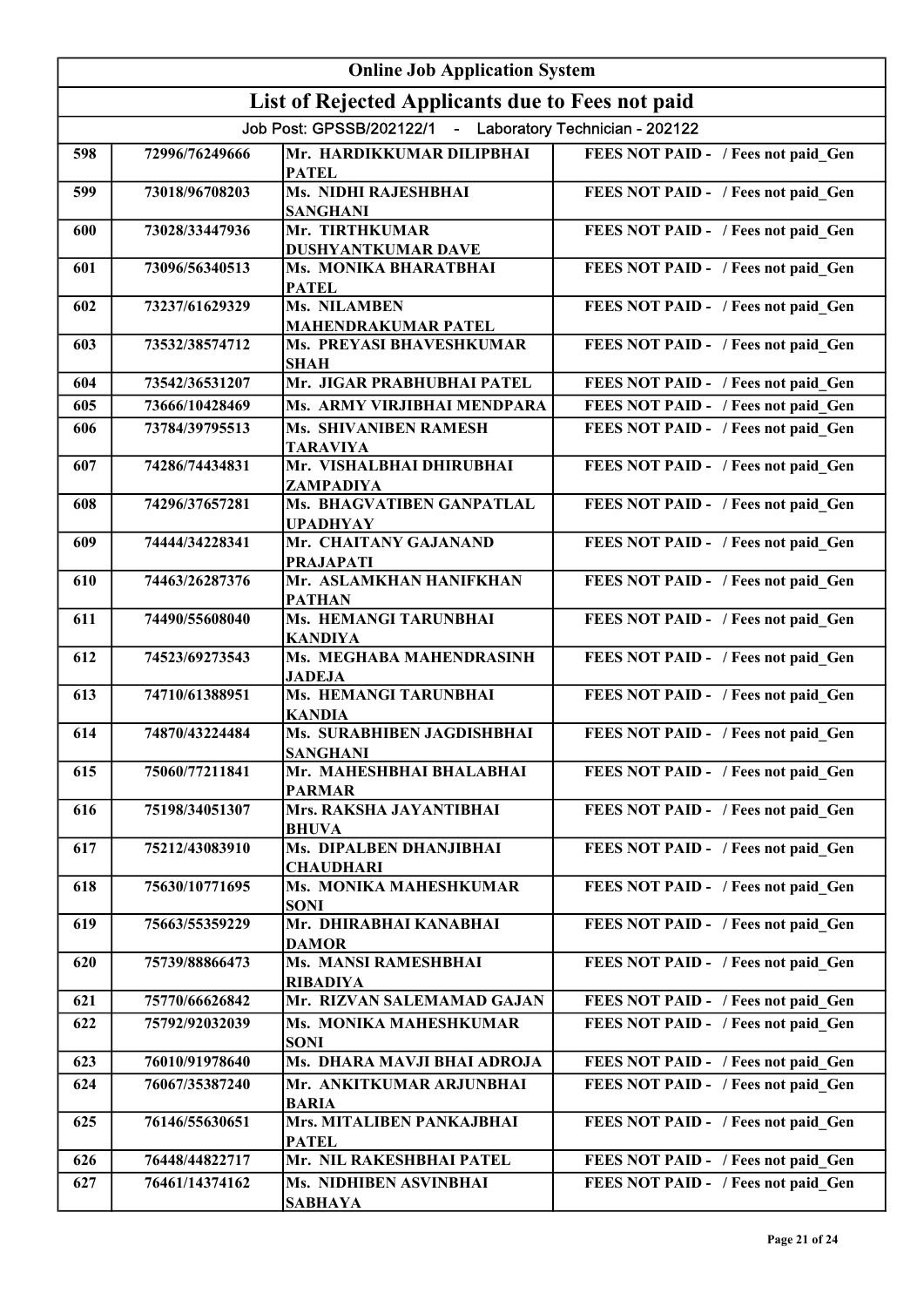| <b>Online Job Application System</b> |                |                                                           |                                     |
|--------------------------------------|----------------|-----------------------------------------------------------|-------------------------------------|
|                                      |                | List of Rejected Applicants due to Fees not paid          |                                     |
|                                      |                | Job Post: GPSSB/202122/1 - Laboratory Technician - 202122 |                                     |
| 628                                  | 76509/41563938 | Ms. DHARABEN JAYANTIBHAI<br><b>MAHETA</b>                 | FEES NOT PAID - / Fees not paid Gen |
| 629                                  | 76535/66208855 | Mr. AHEMADABBAS ABDULBHAI<br><b>CHAUDHARY</b>             | FEES NOT PAID - / Fees not paid_Gen |
| 630                                  | 76610/67708441 | Ms. JINALKUVARBA<br>HARICHANDRASINH RATHOD                | FEES NOT PAID - / Fees not paid Gen |
| 631                                  | 76757/73007096 | Dr. PARTH NILESHBHAI GOLANI                               | FEES NOT PAID - / Fees not paid Gen |
| 632                                  | 76775/87346014 | Ms. DISHA SHAILESHBHAI<br><b>KANERIYA</b>                 | FEES NOT PAID - / Fees not paid Gen |
| 633                                  | 76941/49223338 | Ms. DHARA MAVJI BHAI ADROJA                               | FEES NOT PAID - / Fees not paid Gen |
| 634                                  | 77028/79061973 | Ms. DHARA MAVJI BHAI ADROJA                               | FEES NOT PAID - / Fees not paid Gen |
| 635                                  | 77054/83607108 | Mr. AGAM PRAVINBHAI GOPANI                                | FEES NOT PAID - / Fees not paid Gen |
| 636                                  | 77069/87756379 | Ms. DOLI VASANTBHAI<br><b>DHAMSANIYA</b>                  | FEES NOT PAID - / Fees not paid Gen |
| 637                                  | 77122/51071851 | Mr. RAVI NAVALBHAI SARDHARA                               | FEES NOT PAID - / Fees not paid Gen |
| 638                                  | 77126/53040517 | Mrs. PRAGNABEN BHARATBHAI<br><b>PANCHAL</b>               | FEES NOT PAID - / Fees not paid_Gen |
| 639                                  | 77420/61918146 | <b>Ms. PAYAL BEN KISHANBHAI</b><br><b>MARVADI</b>         | FEES NOT PAID - / Fees not paid_Gen |
| 640                                  | 77688/29840569 | Mrs. NEHA RAKESHBHAI KAILA                                | FEES NOT PAID - / Fees not paid Gen |
| 641                                  | 77753/31990704 | Ms. DINAL GHANSHYAMBHAI<br><b>THUMMAR</b>                 | FEES NOT PAID - / Fees not paid Gen |
| 642                                  | 77885/97213096 | <b>Ms. SHIVANNIBEN HITESHBHAI</b><br><b>SHAH</b>          | FEES NOT PAID - / Fees not paid Gen |
| 643                                  | 78215/45649078 | Mr. MILANKUMAR GANDABHAI<br><b>PATEL</b>                  | FEES NOT PAID - / Fees not paid Gen |
| 644                                  | 78287/74966121 | <b>Mrs. SAVITA PRAVIN SHINDE</b>                          | FEES NOT PAID - / Fees not paid Gen |
| 645                                  | 78292/84418633 | Ms. PRIYANKA BHARATBHAI<br><b>RANK</b>                    | FEES NOT PAID - / Fees not paid Gen |
| 646                                  | 78550/30176390 | Mr. DHARMESHKUMAR<br><b>MULJIBHAI PATEL</b>               | FEES NOT PAID - / Fees not paid_Gen |
| 647                                  | 79071/39594093 | Mr. JAYSHINH HARBHAMBHAI<br><b>ODEDRA</b>                 | FEES NOT PAID - / Fees not paid Gen |
| 648                                  | 79082/68178034 | Ms. BHAGVATIBEN GANPATLAL<br><b>UPADHYAY</b>              | FEES NOT PAID - / Fees not paid Gen |
| 649                                  | 79150/47582376 | Ms. SWITI ASHOKKUMAR<br><b>CHAUDHARI</b>                  | FEES NOT PAID - / Fees not paid Gen |
| 650                                  | 79474/43204095 | Ms. FORAMBEN BHARATBHAI<br><b>BAVASHIYA</b>               | FEES NOT PAID - / Fees not paid Gen |
| 651                                  | 79680/74472261 | Ms. ROZINA HUSHENBHAI<br><b>MESANIYA</b>                  | FEES NOT PAID - / Fees not paid Gen |
| 652                                  | 79695/90791898 | Mr. CHIRAGKUMAR MAFATBHAI<br><b>SOLANKI</b>               | FEES NOT PAID - / Fees not paid Gen |
| 653                                  | 79833/66843135 | Mr. DHAVALKUMAR<br><b>VASANTBHAI DAVE</b>                 | FEES NOT PAID - / Fees not paid Gen |
| 654                                  | 79884/83651328 | Ms. PRIYANKA ATULBHAI<br><b>BAGSARIYA</b>                 | FEES NOT PAID - / Fees not paid Gen |
| 655                                  | 79938/51642602 | Ms. PRIYA MUKESHBHAI PATEL                                | FEES NOT PAID - / Fees not paid Gen |
| 656                                  | 79942/83323750 | Ms. MONABEN KAILASHBHAI<br><b>MISTRY</b>                  | FEES NOT PAID - / Fees not paid Gen |
| 657                                  | 79945/88575877 | Mr. MEHUL KALUBHAI<br><b>DHANDHUKIYA</b>                  | FEES NOT PAID - / Fees not paid Gen |
| 658                                  | 79994/45204406 | Mr. BHARGAV TULASIBHAI<br><b>LATHIYA</b>                  | FEES NOT PAID - / Fees not paid Gen |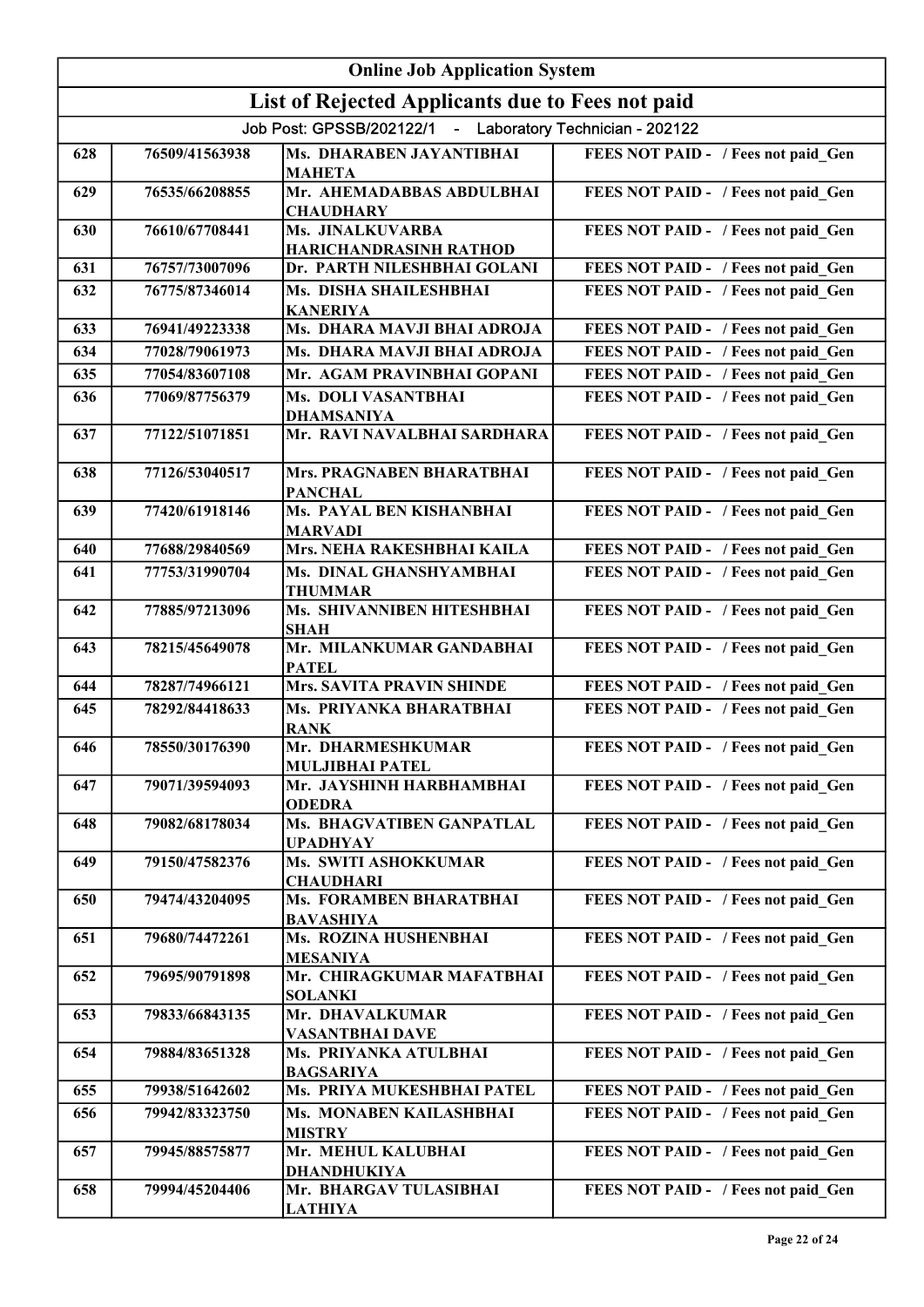|     | <b>Online Job Application System</b> |                                                           |                                     |  |
|-----|--------------------------------------|-----------------------------------------------------------|-------------------------------------|--|
|     |                                      | List of Rejected Applicants due to Fees not paid          |                                     |  |
|     |                                      | Job Post: GPSSB/202122/1 - Laboratory Technician - 202122 |                                     |  |
| 659 | 80022/11931549                       | Ms. SHIVANI KIRTISINH SOLANKI                             | FEES NOT PAID - / Fees not paid_Gen |  |
| 660 | 80045/54120541                       | Mrs. ASMITA AMARSHIBHAI<br><b>KASUNDRA</b>                | FEES NOT PAID - / Fees not paid_Gen |  |
| 661 | 80114/77739004                       | <b>Mrs. DEVARSHIBEN AMRUTLAL</b><br><b>PANDYA</b>         | FEES NOT PAID - / Fees not paid_Gen |  |
| 662 | 80235/35633020                       | Ms. VISHVABEN RAJESHBHAI<br><b>BHIMANI</b>                | FEES NOT PAID - / Fees not paid_Gen |  |
| 663 | 80320/63410004                       | Mrs. KINJANBEN NIKULKUMAR<br><b>PATEL</b>                 | FEES NOT PAID - / Fees not paid_Gen |  |
| 664 | 80361/82260471                       | Ms. PRIYA PANKAJBHAI JOSHI                                | FEES NOT PAID - / Fees not paid_Gen |  |
| 665 | 80404/33657926                       | Mrs. SMITABEN RAVIKUMAR<br><b>PATEL</b>                   | FEES NOT PAID - / Fees not paid Gen |  |
| 666 | 80407/75969750                       | Ms. SALINA SULEMAN KHALIFA                                | FEES NOT PAID - / Fees not paid Gen |  |
| 667 | 80438/78603320                       | Ms. POOJA RAMESHKUMAR<br><b>KIKANI</b>                    | FEES NOT PAID - / Fees not paid Gen |  |
| 668 | 80666/33524672                       | Ms. PRIYA MUKESHBHAI PATEL                                | FEES NOT PAID - / Fees not paid_Gen |  |
| 669 | 80807/94040128                       | Ms. KAJAL BABUBHAI LADUMOR                                | FEES NOT PAID - / Fees not paid Gen |  |
| 670 | 80814/86128602                       | Mrs. SWETA AVINASH UPADHYAY                               | FEES NOT PAID - / Fees not paid_Gen |  |
| 671 | 80829/76742943                       | Ms. JINALKUVARBA<br>HARICHANDRASINH RATHOD                | FEES NOT PAID - / Fees not paid_Gen |  |
| 672 | 80876/46491529                       | Mrs. NITUSING JAYVEERSINH<br><b>SINDHA</b>                | FEES NOT PAID - / Fees not paid_Gen |  |
| 673 | 80923/75098460                       | Ms. KRISHNA SUBHASHBHAI<br><b>KADIVAR</b>                 | FEES NOT PAID - / Fees not paid_Gen |  |
| 674 | 80974/43026861                       | Ms. RANJANI MAHESHBHAI<br><b>SHERASIYA</b>                | FEES NOT PAID - / Fees not paid Gen |  |
| 675 | 81058/53731491                       | Ms. POOJABA ANIRUDHDHASINH<br><b>JADEJA</b>               | FEES NOT PAID - / Fees not paid Gen |  |
| 676 | 81590/70218432                       | Mrs. BHARVIBEN ROHITBHAI<br><b>PATEL</b>                  | FEES NOT PAID - / Fees not paid Gen |  |
| 677 | 81778/76406847                       | Ms. RICHA SHASHIKANTBHAI<br><b>AMIN</b>                   | FEES NOT PAID - / Fees not paid Gen |  |
| 678 | 81971/85106069                       | Mr. PANKAJKUMAR KALUBHAI<br><b>TAMBOLIYA</b>              | FEES NOT PAID - / Fees not paid Gen |  |
| 679 | 81978/25525760                       | Mrs. TANVI SETULKUMAR SONI                                | FEES NOT PAID - / Fees not paid Gen |  |
| 680 | 81988/22055580                       | <b>Ms. RUBNAIN FATEMA</b><br><b>MUZAFFAR HUSAIN NAQVI</b> | FEES NOT PAID - / Fees not paid Gen |  |
| 681 | 82035/85051092                       | Ms. DHRASHTI LALITBHAI SHAH                               | FEES NOT PAID - / Fees not paid Gen |  |
| 682 | 82127/89480680                       | <b>Ms. TANVIBEN VASANTKUMAR</b><br><b>PATEL</b>           | FEES NOT PAID - / Fees not paid Gen |  |
| 683 | 82155/58279714                       | Ms. DHRASHTI LALITBHAI SHAH                               | FEES NOT PAID - / Fees not paid Gen |  |
| 684 | 82189/23071215                       | Ms. URVISHA SURESHBHAI<br><b>LATHIYA</b>                  | FEES NOT PAID - / Fees not paid Gen |  |
| 685 | 82236/49657800                       | Mr. URMIT NITINBHAI RAVAL                                 | FEES NOT PAID - / Fees not paid Gen |  |
| 686 | 82240/79728151                       | <b>Ms. KOMALBEN GVALDAS</b><br><b>LAKHANI</b>             | FEES NOT PAID - / Fees not paid Gen |  |
| 687 | 82257/52769103                       | Mr. BHAVYA NAYANBHAI MEHTA                                | FEES NOT PAID - / Fees not paid Gen |  |
| 688 | 82332/86964801                       | Mrs. AMRITA HARISHCHANDRA<br><b>GUPTA GUPTA</b>           | FEES NOT PAID - / Fees not paid Gen |  |
| 689 | 82333/50673824                       | Ms. DEVYANI SHARADBHAI<br><b>CHAUHAN</b>                  | FEES NOT PAID - / Fees not paid Gen |  |